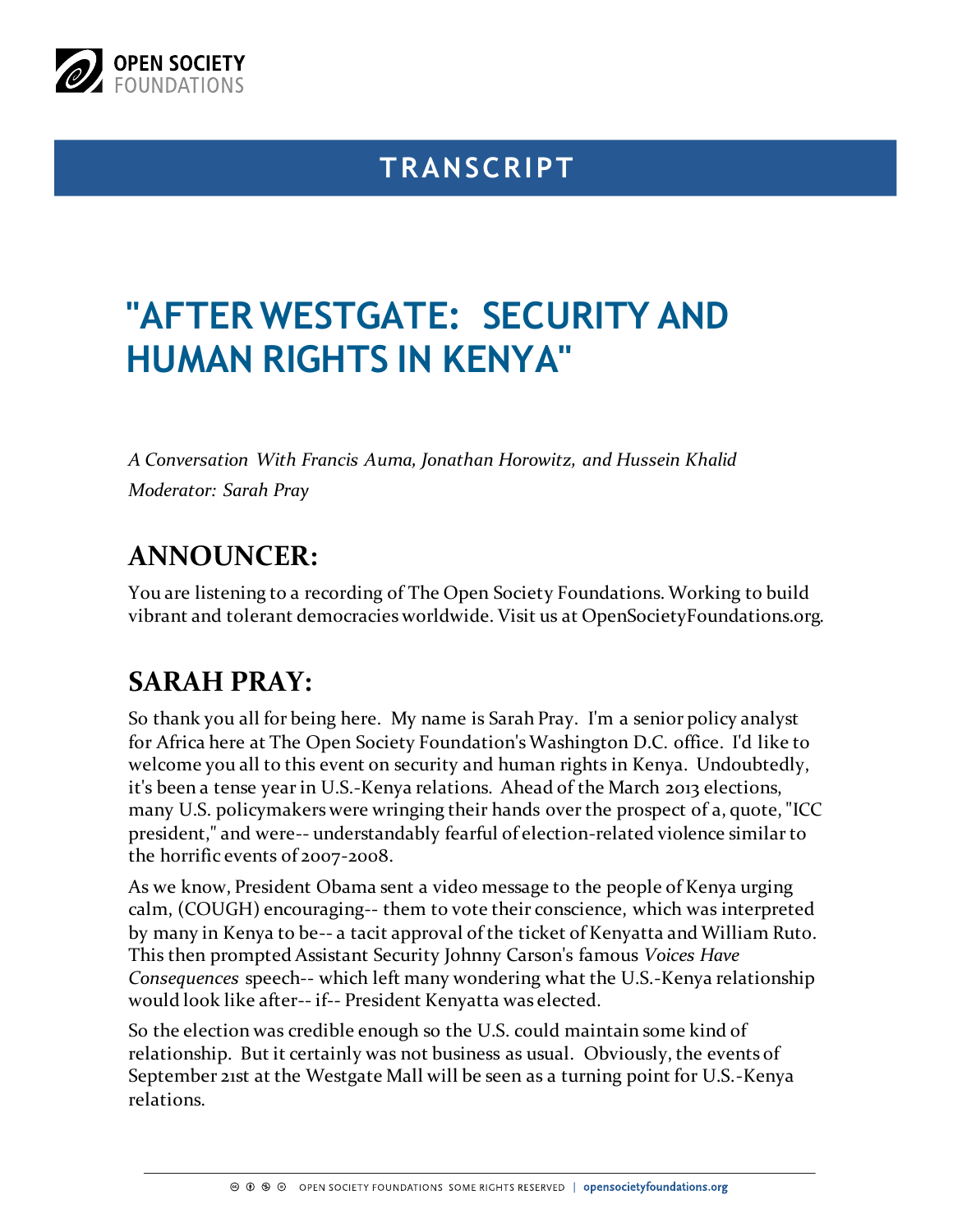President Obama called President Kenyatta after the attack. This was the first- interaction between the two, offering U.S. condolences, but also, pledging the ongoing-- support of the U.S. to Kenya. It's unclear what this will really translate into as far as our-- financial and diplomatic relationship. But it's clear to say that- security systems will play a huge role in this.

So that's what we're here to talk about today. One of the things that we wanted to discuss is the current feeling in Kenya. Obviously, there's-- a lot of public outrage about the police looting following the attack. That's what really dominates the press.

But we're here to explore-- something much deeper, which is-- what's happening-- in the hearts and minds of Kenyans, and how they perceive their government and their- - police. Two of our panelists live and work in Mombasa. Our-- our first speaker is Hussein Khalid, who is the director of the Africa Human Rights Center, but until very recently, was the executive of Uhuru-- the organization Muslims for Human Rights, based in Mombasa.

Hussein will discuss the immediate aftermath of Westgate, and-- will-- discuss some of the events that happened in Mombasa, (NOISE) including the killing of Sheikh Ibrahim and the ensuing violence-- which we all-- recall from earlier this month. Hussein will also discuss what the attack means for accountability in Kenya, and will specifically address the big question of the day, which is the ICC.

As you know, President Kenyatta has asked the ICC to delay his trial, specifically citing Westgate as the reason he is unable to begin. His trial is slated to commence on November 12th. But-- given today's news that the prosecutor does not object to a start date in February, that-- November 12th date seems unlikely.

But the other major question is whether the U.N. Security Council will pass a resolution in favor of a deferral, which would delay the trial one year. So Hussein will also talk about what that would mean, what a deferral would mean to the people of Kenya.

Jonathan Horowitz is my colleague here at-- Open Society. He's the legal officer for the Open Society Justice Initiative and has spent a year working with MUHURI- researching alleged human rights abuses committed by the Anti-Terror Police Unit. So he's gonna specifically be talking about that. It's a special clandestine unit of the police operating throughout Kenya. But-- it's important to note that the U.S. has a very strong relationship, financial and otherwise, with the ATPU. His research focused on hot spot of Mombasa. And he will describe the findings of his report and what it means for U.S. policy.

Lastly, Francis Auma-- is a project officer from Uhuri and is responsible for the rapid response unit and their counter-terrorism program. Francis sees the impact of the ATPU and other Kenyan security forces every single day. He works with citizens to document human rights abuses and to help seek redress.

Francis will describe his work and will further elaborate on the community's perception of the ATPU and the Kenyan government, and will also-- discuss- another increasingly important issue, which is the challenges for Civil Society. Many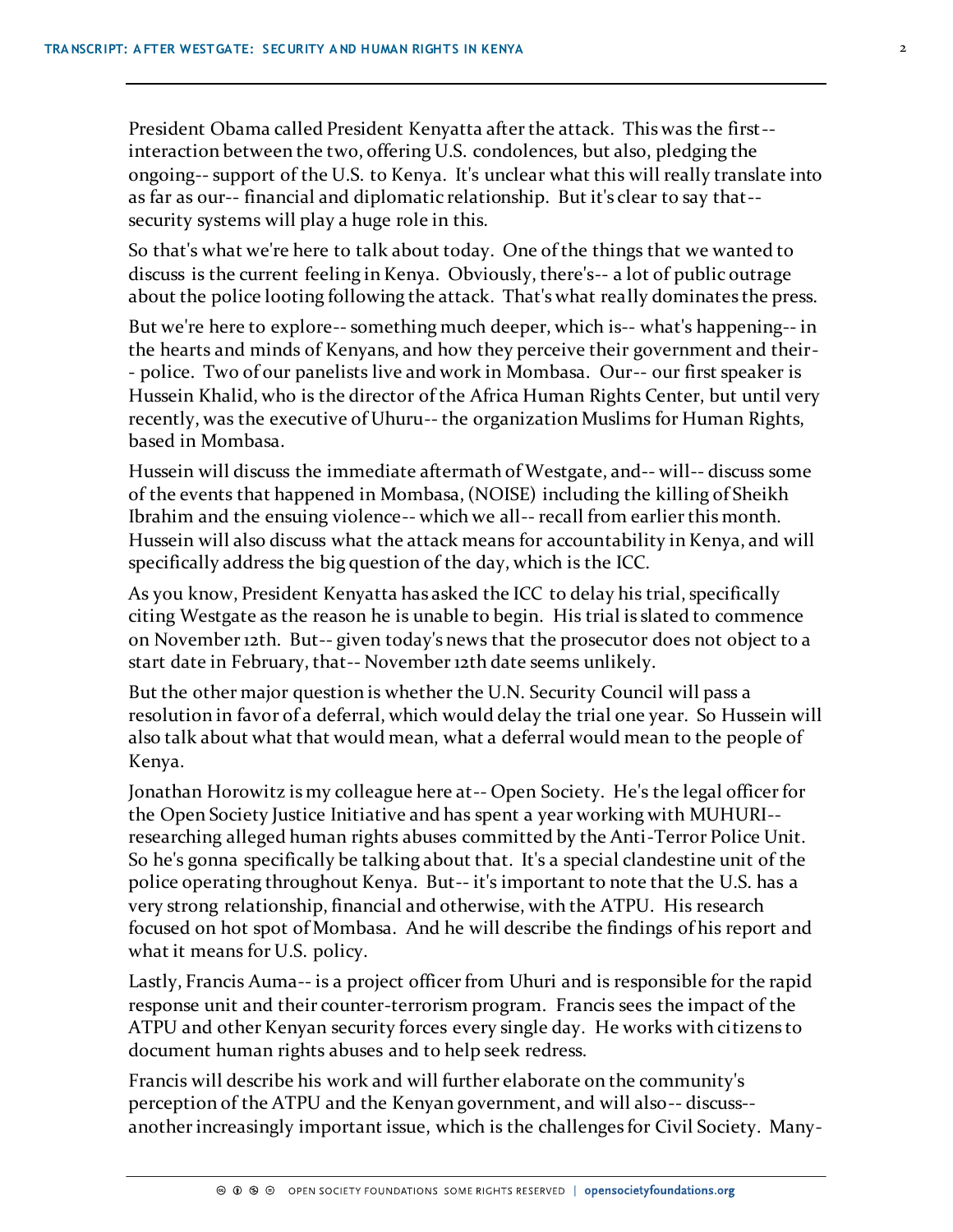- among us fear an increasingly repressive environment for human rights defenders- in Kenya. And Francis will talk about the reality of being a human rights defender in Kenya today and what he sees for the--

(BREAK IN TAPE)

### **SARAH PRAY:**

So with that, thanks again for-- for welc-- for-- for joining us today. And-- I welcome Hussein to kick us off.

### **HUSSEIN KHALID:**

Thank you very much, Sarah. And-- good morning, everyone. It's a privilege to be here, to talk to you-- about the situation in the country. As Sarah has explained-- it hasn't been a very-- easy year for us in Kenya. We were supposed to have elections late last year. But-- these were postponed by the courts to March.

At the coast-- the situation was not as-- simple as-- would have wanted it to be. Because-- we had the Mombasa Republican Council, which I'm sure most of you must have heard about it, which is a group that is calling for the cessation of-- the coastal region, from the mai-- main-- mainstream Kenya, or so to speak. And-- the group was active during the elections, saying that-- elections are not-- supposed to happen in coast, because coast is not part of Kenya. So we did experience-- some violence. A number of police officers, about ten, just below ten, seven police officers, were hacked to death by-- by this group. We also had a number of polling stations that- did not open at all. So-- like thousands of the people from the coast province did not-- exercise their right to vote, as every other Kenyan did-- during these elections.

After the elections, of course-- we had the usual politics of-- you know-- nominations and appointments into government and so on and so forth. And-- the fight against terrorism, of course, has been ongoing. And-- we did experience a number of-- you know, grenade attacks within Mombasa, within-- the coastal area, but also, generally in the country.

And then came-- September 21st with the Westgate-- Mall attack. It was in the media. I think it was well covered by the-- you know, international news-- agencies, CNN, Sky News, and others. So I know that-- the information-- is out there. But it was-- a Saturday, just like-- you know, any other Saturday. And people were going about their business.

And the Westgate Mall is-- you know, a popular spot in Nairobi. Most of the people who travel to Nairobi would want to go to (CLEARS THROAT) Westgate, because it's-- you know, a mall that-- is frequented, not just by-- you know, local people and- entertainers, or so to speak, but also, foreign diplomats and-- the international community.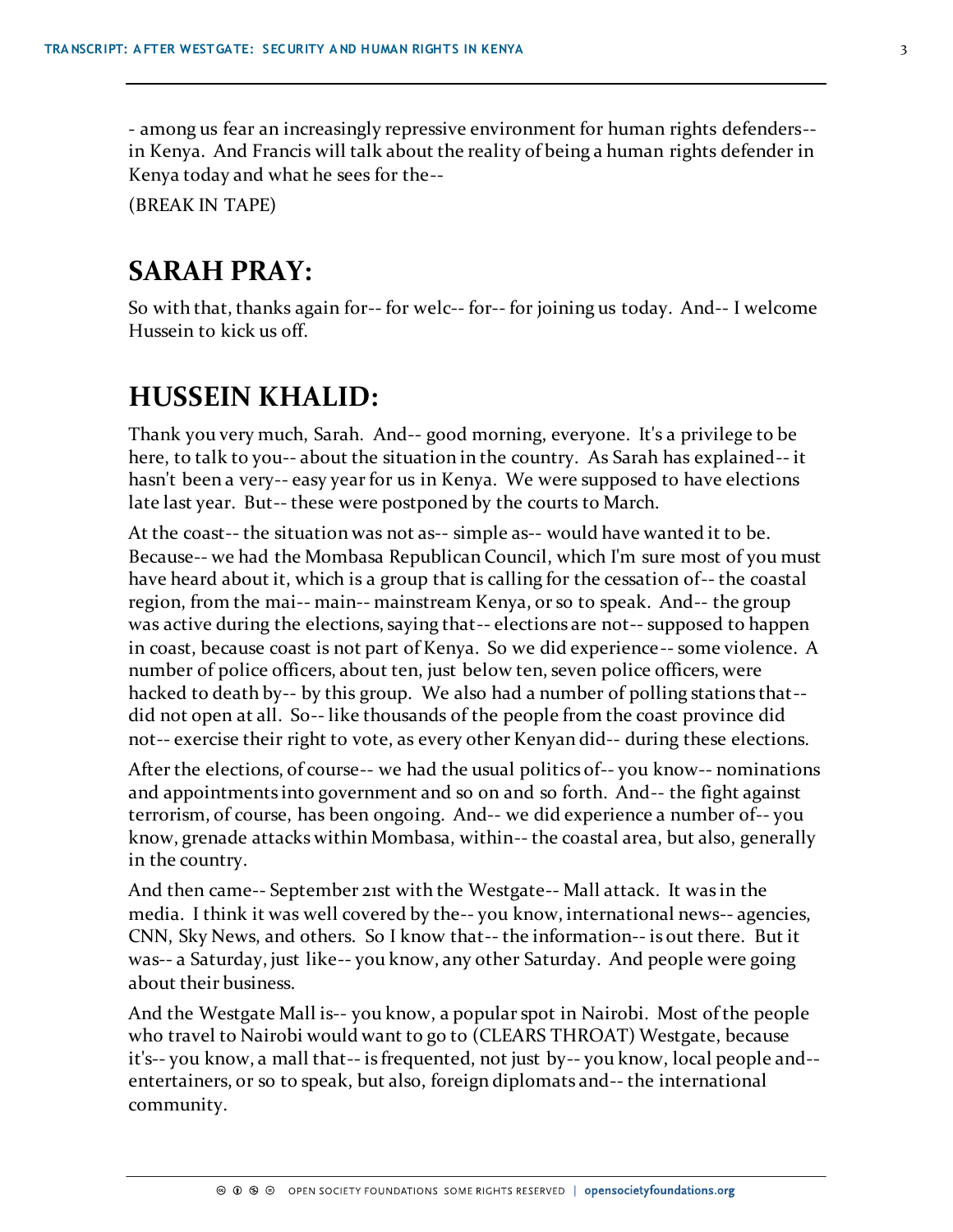It's-- a shopping spot that-- you know, attracts very many people. It has a number of shops. You know, you can get almost anything there. I remember-- I was there about-- a month or so before the attack, and I was looking for a hat. So-- you know, it's-- it's-- it's a popular spot, or so to speak.

On that particular day-- I don't know if-- this is-- information the terrorists had beforehand, but there were a number of activities happening within the mall. So it wasn't just any other, you know, normal day at the mall. One of the activities was a cooking competition, a children cooking competition, which was being hosted by-- (NOISE) one of the local FM stations, you know, Asian FM stations.

And-- you know, children had come there, together with their parents, and they were going to compete in this-- competition to cook-- you know, different types of food- to sort of like show their prof-- prowess in-- in-- in that particular-- competition. And-- about-- just before lunch hour-- the lunch hour-- some guys appeared.

Unfortunately, up to this point in time-- the government has not come (UNINTEL) to tell us the exact number of terrorists. But what we know from the CCTV cameras that have been obtained by a number of media houses is that there were four guys. The names are still being-- you know, discussed. But up to this point in time, the- they are going by the color of the shirts that they're wearing.

There was Black Shirt, there was Blue Shirt, there was Pink Shirt, and I think there was Green Shirt, the fourth one. But-- you know, these four guys are the ones we've seen from the CCTV cameras. And what was happening was, you know, they just went in and started shooting indiscriminately, you know, just shooting people-- just to kill, nothing else.

And-- you know, people had to take cover. There are those who managed to hide in the shops. There were-- reports of grenades being hauled (?) at-- at a group. And- there was-- the host of this program, the cooking competition, and-- he was hosting, together with his wife. They are co-presenters within that particular registration. And that day, they were hosting the cooking competition.

And he gave his account of what happened-- at that particular point in time. You know, he said that they were just going about their business, and, all of a sudden, just a young man appeared, fully loaded, with an AK-47 rifle, and-- you know, enough- bullets to kill a whole crowd of elephants, and then just started shooting indiscriminately. He didn't care who was there.

And he said, "Well, usually in our country," now, this is the guy reported that the terrorists said, "In our country, we don't kill women and children. We're not allowed to do that by the rule of engagement. But your officers came to our country and did that. So we have no choice but to do the same." That is what he said. And I think- he was referring to the Kennedy French Forces, who are currently in Somalia. Whether it's true that that is what they're doing, that is left for, you know, anyone to guess. But that is what he said. And this is an account that was given on-- CNN- where this-- radio presenter, you know, explained what he-- he saw and what the terrorists said.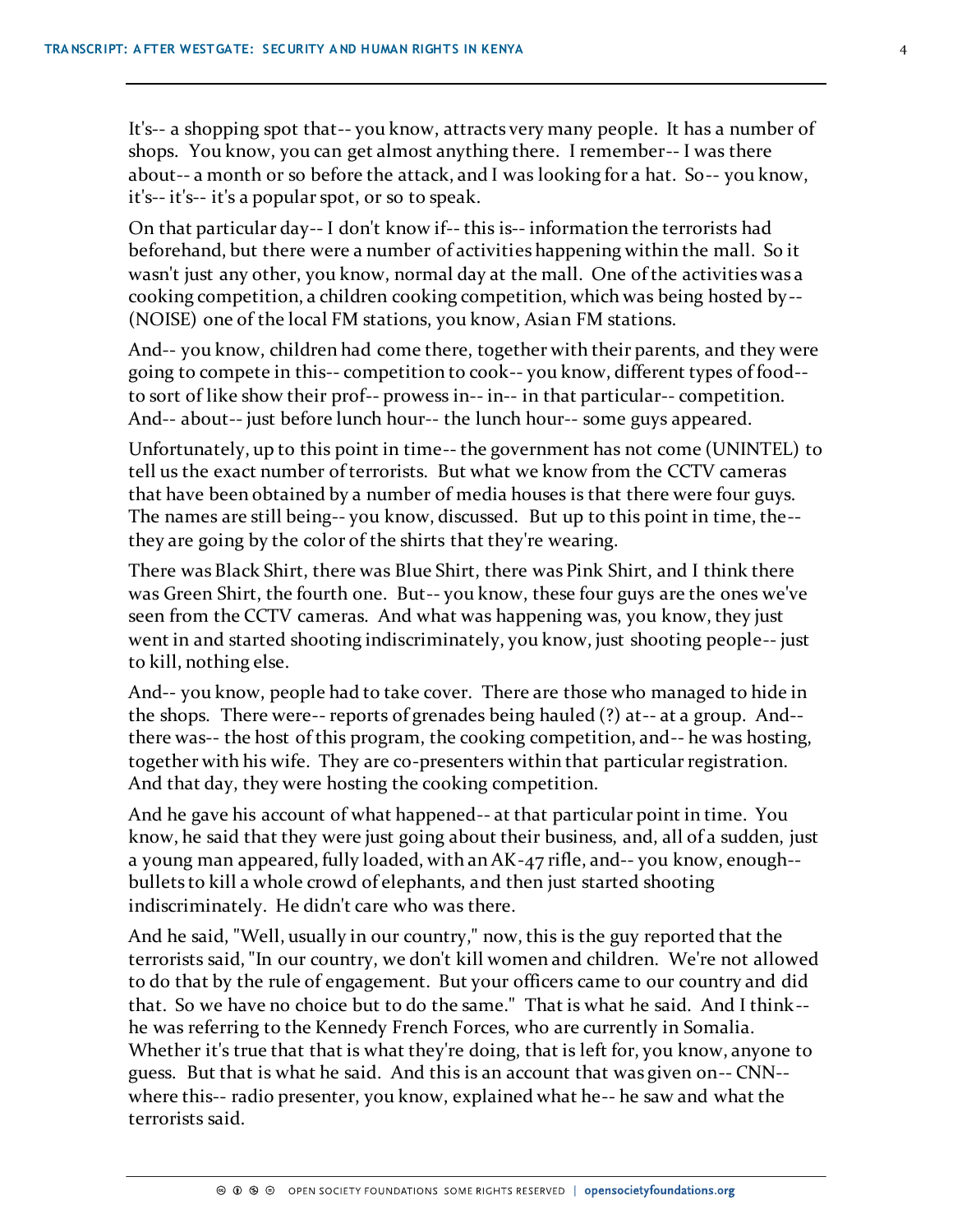So that's just one incident. And-- you can imagine, by now, there were hundreds of people in that building. And everyone giving his-- account of what he saw and what transpired, and how they had to hide before they could come out. But-- on that very same day, in the evening-- one-- testimony caught the attention of many Kenyans, of- - a middle aged man, who said that-- you know, they were hiding in one of the shops, and they could see the terrorists as they were moving from store to store, looking for people to shoot to kill, and all that.

And then one of them decided to hide in a-- in a-- in a corner, and-- changed his clothing. And he was sitting there, and he was seeing what he was doing. So he changed his clothing, put on different-- you know, clothes, and continues-- hiding at that spot.

After a while-- they were-- they managed to, like-- you know, find an avenue to-- to run, to-- to get out of the mall. And this guy joined them. That's what he was saying, this guy joined them, and he went out together with them. And when he saw this, when he was finally outside, he told the police officers, and told them, "Arrest that guy. He is one of the terrorists. He is one of them." But the police officers didn't want to hear anything about it, and just told him to get away.

So again, these are all-- videos you can find on You Tube, (COUGH) the testimonies that have been given. These are not my words, but actually-- real testimonies of people who were there. So that's what-- transpired-- on-- on Saturday. And it was a four-day siege.

You know-- we were getting regular updates. But people were very, very concerned. Because-- there were still very many hostages inside. And we were-- we were being told that they're holed up in one corner with hostages. And-- it was very worrying. I know of a friend who could not attend a meeting because his cousin was actually one of those hostages inside there.

I personally lost a friend-- who was buried the day after. So it was tragic. The president himself lost his nephew, together with the fiancé. I'm sure you know about this. But-- what is very clear is that people just died without really knowing or realizing what was happening. If you listen to the guys (COUGH) who were there, some of them said they thought it was just some thugs coming in and wanting to steal either from the bank or from the jewelry stores. Before they realized it's a terrorist attack, you know, a number of people had lost their lives.

So at the end of it all-- 63 people officially-- lost their lives. We had at least-- three Kenya Defense Forces-- officers who also were killed. And we hear at least or approximately four of the terror-- terrorists were also killed. We can't confirm any of that, because-- what we also know is that the building collapsed. Three floors of the building collapsed or caved in. And, you know, from the top, where the parking-- lot is, you could see the pictures. I'm sure you must have seen them-- on-- on the med- in the media-- with cars coming down. And so it was-- it was tragic.

Nairobi being Nairobi is a cosmopolitan area. So almost everyone has relatives in Nairobi. So we were all very shocked. The whole country was, you know, in shock at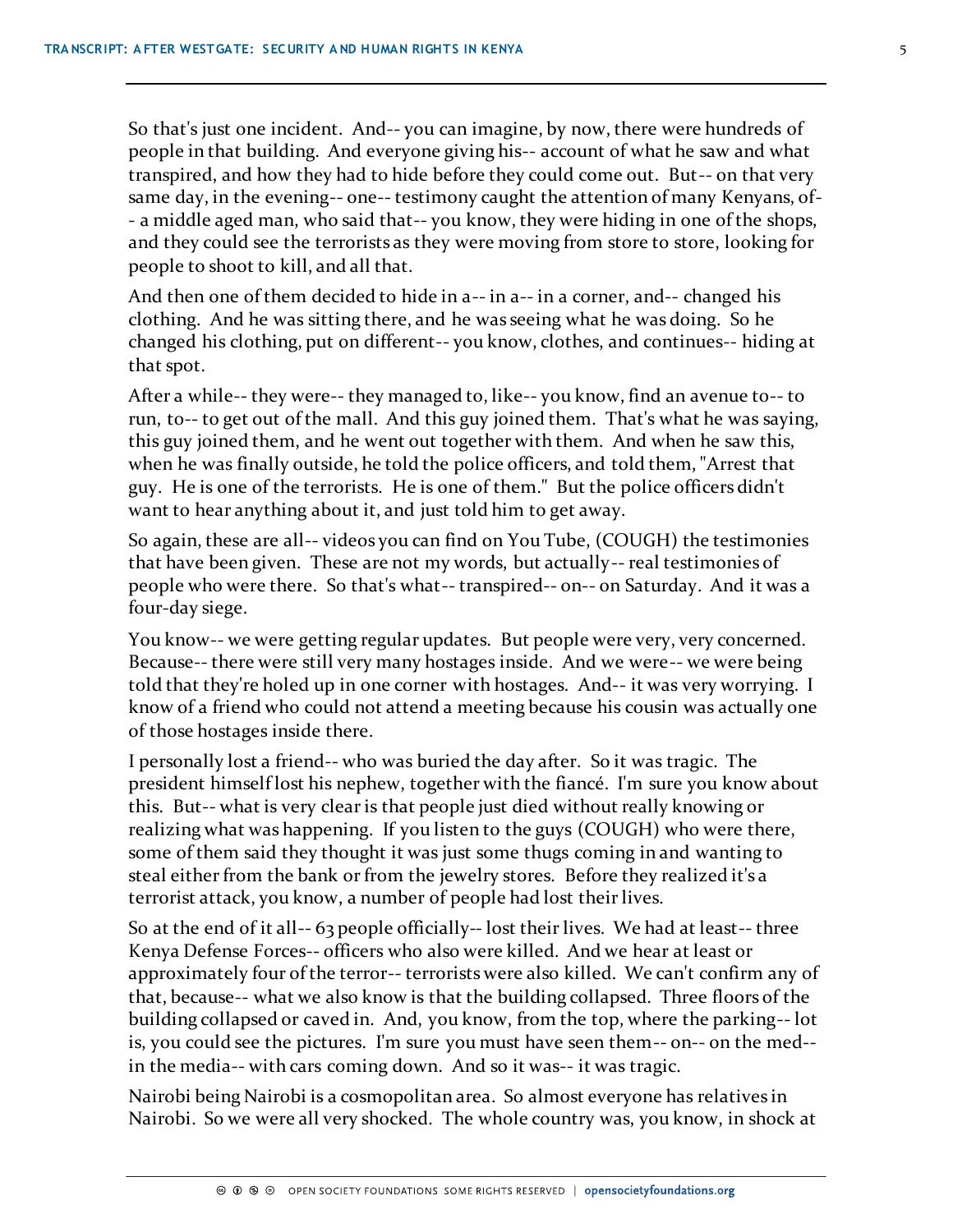what had transpired. But one thing that remained amongst all of us is the sense of unity, and that we are going to get through this together.

And everyone we-- you know, people were donating blood-- not just in Nairobi, but in Mombasa. I remember visiting the area, and people came out in hundreds, in Nakuru, in Kisumu. You could see, you know, people wanting to help, people wanting to be there for their-- for their countrymen. And this is something that-- you know, was very commendable, that we stood united as a country against these- cowardly acts by the terrorists. And we condemn it in all manners possible. And we would like to see-- these terrorists-- you know-- brought to book for the injustices they've committed to our country and to our people.

Just as-- it was dawning on us that, you, we were under attack, and after the second, the third day-- some of us became a bit concerned because of the statements that were-- were-- were coming out. And-- it's at that point in time, you know, we-- we started thinking of-- you know, what will be the aftermath after the-- the terror attack.

And-- judging from previous experiences, we know that-- certain sections of the population have always been profiled, have always been-- associated with terror attacks. Muslims and-- others, too. And-- I remember communicating to a number of friends and telling them, "We are all so saddened by what has happened. We've all suffered immense losses."

You know, loss of life-- a loss of life anywhere in-- (NOISE) in-- in-- in the world is terrible. And least of all, in such kind of a manner. But-- you know, we were wary that-- this could actually-- go back against our community, and we would bear the brunt. When I say, "Our community," I'm referring to the coastal region, where majority are Muslims, and where the fight against terrorism has really been-- you know, played out in that area.

And-- suffice it to say that's exactly what happened. Just a few days later-- you know, whether it's in response to the terror attack or whatever it may be-- one of the sheiks, who usually preaches at one of the popular mosques in Mombasa-- was driving home, together with his three colleagues, and-- before that, the Friday just after the-- the terror incident-- there were rumors that-- one of the terror suspects had been arrested and had been shot dead. And-- we feared that-- this might have negative repercussions. Because-- you know, being a Friday, which is what they usually-- do, there al-- there is always some sort of-- a rumor going 'round. You know, Friday's when people go to the mosque, and religious emotions are-- are-- are quite high.

So luckily, we were able to find this guy who was rumored to have-- been killed. And we urged him to come out publicly and say that he's well, and that there's nothing wrong, you know? And-- before prayers, he came out, and he agreed to our request. And-- you know, things cooled down.

But the following week-- Thursday evening again-- the sheik, Sheikh Ibrahim-- was- shot dead at point-blank range, just a few-- you know, just near-- a police station. (NOISE) And this really infuriated the community. And-- unfortunately, executions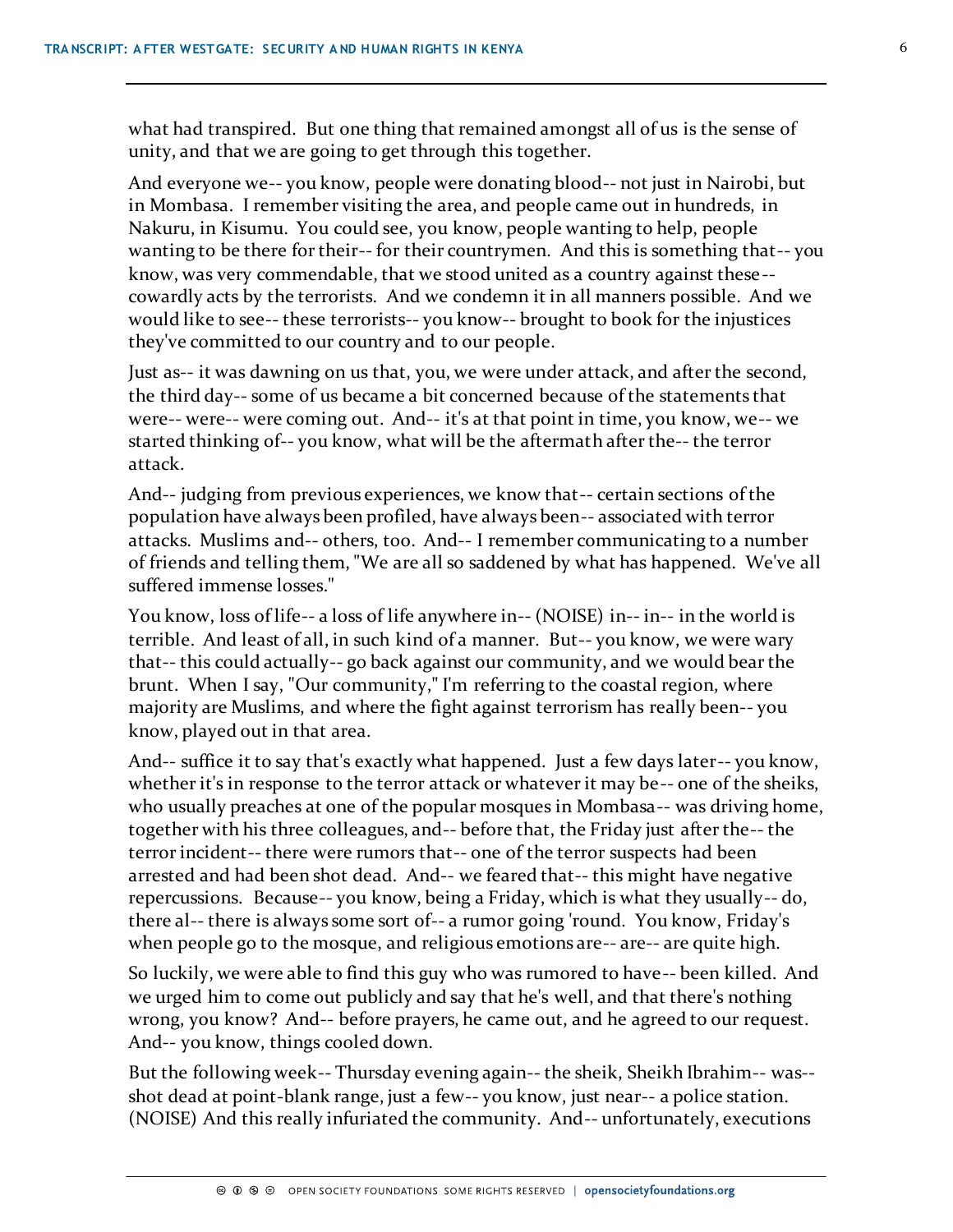of this kind (SNEEZE) are not new in Kenya. Executions of terror suspects, the forced disappearances of terror suspects, have been the modus opperandi, the-- the-- the- the normal process of dealing with such cases.

Our suspicion, and I repeat, that's our suspicion-- because of the failure by the Anti-Terrorism Police Unit to prosecute successively in court, they have-- you know- decided to use-- (NOISE) extra legal means to deal with suspects. This was not the first time suspects-- terror suspects were killed. You know, it has been happening for a couple of years. I don't know if you have heard of-- Sheikh Aboud Rogo, if you've heard of-- Samir Khan and others. But this has been the practice. So another fear is that we feel they're always trying to provoke youth to come out, to sort of like, you know-- agitate or demonstrate against what is happening. And this provides them with an opportunity to, again, hit back at the same-- same people-- when they're out in the streets. So this is-- a practice that has been happening.

And-- on that particular day, when the four-- young men and the sheik were killed-- (PAPERS RUSTLING) of course-- they were buried the same-- same night just a few hours. They were buried in a mass grave, the four of them together. And-- the day after-- there were protests in the streets.

And of course, because of the protests, unfortunately, more people were killed. And this time, very clearly, and they did not deny, by the police. Four other youths were killed by, you know, bullets from the police. And this is not, up to date, been investigated. Even the killing of the imam and the other three, not even a single statement has been taken by the police.

Ourselves, we went to the ne-- the police station, where you would (SNEEZE) normally report such incidences (SIC), and we requested the (SNEEZE) police officers to take-- I mean to-- to-- to-- to take note of what has happened, and to open up investigations. But the blanted-- blatantly told us that they cannot do that. And- you know, she said that that's something much above her, and if I want anything to be done, then-- we should go see senior officers. So a simple thing as recording a statement or receiving a report on s-- a murder that has caused tension in-- in a region-- is something that the police have refused to do.

Then, immediately thereafter, of course I'm sure you saw in the media-- the-- our deputy president was at the ICC. And he requested-- to be allowed to come back to the country to deal with-- the situation. You've also seen-- a few days ago, that the president has requested a deferral of his case. And-- basing much of-- arguments on the situation in the country.

And-- we feel that-- you know-- this is something that-- we all have gone through. But-- we don't think that it should warrant-- such a drastic-- measure-- by the ICC. We know that Kenya is a beautiful country. (NOISE) We love our country very much. And we would like to see much more happening in terms of justice, in terms of rule of law and respect for human rights.

But we also know that there are certain individuals, in particular-- for us, the Anti-Terrorism Police Units, that are hell-bent on violating the fundamental rights and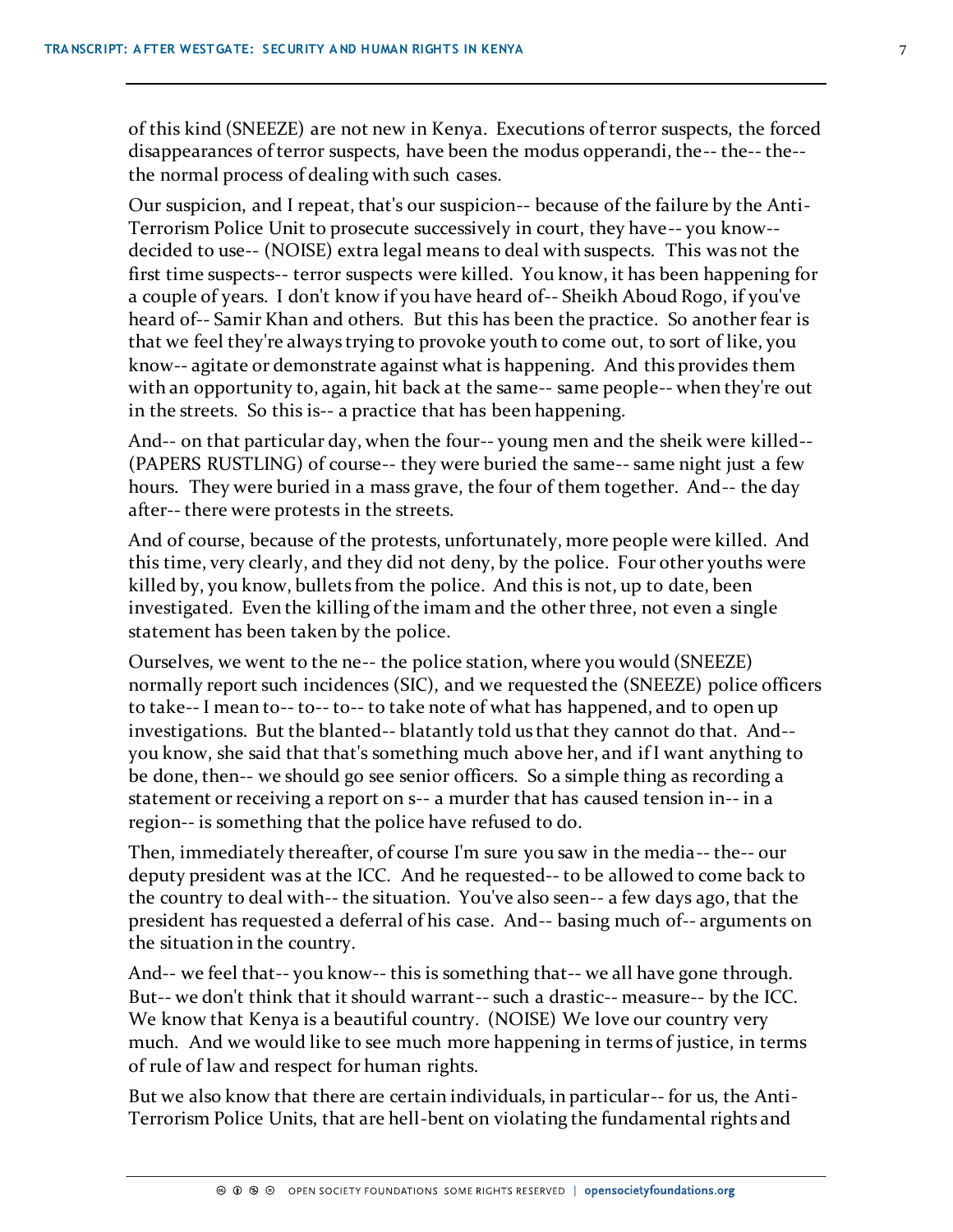freedoms that are guaranteed in the constitution, a constitution that Kenyans voted for overwhelming (SIC). (COUGH)

The courts have fueled that actions by the ATPU are or were unconstitutional, in a number of instances. Yet, nothing has been done. So we have a situation where people are flagrantly violating the law-- security forces, individuals whom we are supposed to run to when we feel we are faced with a difficult situation, people who are supposed to protect us, people who are supposed to offer security. Yet today, they're the same people who are causing much harm, violating our rights, and abusing, you know, fundamental freedoms that every person should have.

So this is the situation. And we feel that-- one-- with the ICC case, we really don't care whether there's a conviction or not, whether the president and the deputy president are guilty or not, that is immaterial. I think the message that Kenyans want to be assured of is that (NOISE), irrespective of the position you hold in office, you are not above the law.

And, you know, you cannot circumvent due process and use politics or any kind of pressure to get away from due process. That is the message that Kenyans would like to hear from not just-- you know-- within the country, but also, at the international level. And we-- it would be, for us, a very big disappointment if, for whatever reason, you know-- the ICC was to choose, or the security council was to choose, to defer the cases. Because this would be a very big loss.

We have people who, you know, enjoy impunity of the highest order in the country. If this is allowed to move in the direction that it's headed, then-- impunity will become an ordinary thing, and people would feel that they can get away with anything. So I think-- I was wait-- I was told when I speak for too long, I'll be given a note saying (LAUGHTER) one more-- one more minute. So since it hasn't been coming, I've just been going on. (LAUGHTER) But--

### **SARAH PRAY:**

No, you're good, you're good. (LAUGHTER)

#### **HUSSEIN KHALID:**

But I think I'll-- I'll-- I'll leave it there, because I know-- questions and comments from you will contribute to an even-- you know-- better engagement. Thank you very much.

# **SARAH PRAY:**

Thanks, Hussein. That's a perfect segue, actually, to Jonathan. Hussein mentioned some of the concerns with the ATPU. And Jonathan will get into much greater detail.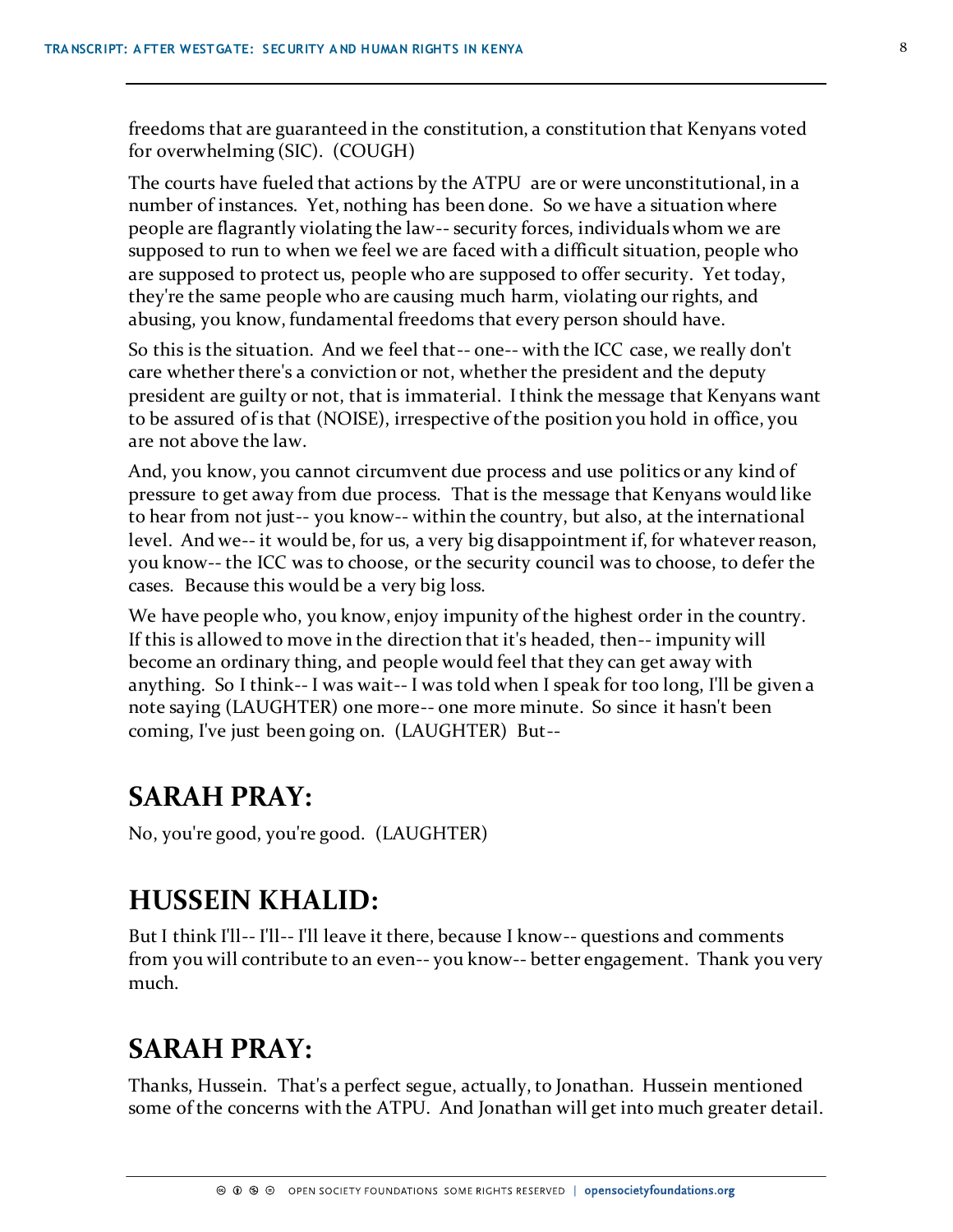### **JONATHAN HOROWITZ:**

Great. Good morning, and-- thank you all for coming. It's good to see you all here. I just wanted to-- sort of put some-- some-- meat on the bones of what Hussein has described within the context-- not only of post-Westgate, but also, pre-Westgate, but sort of post-terrorism-- in-- in-- in Afgha-- in-- Afghanistan! (LAUGHTER) In-- an old job. In-- (LAUGHTER) in-- in Kenya.

It is a problem. We all know about the embassy bombing in Nairobi in 1998. There's been a-- hotel bombing (SNIFF) in 2002 that killed 15 people in Kenya. There were- rockets launched at a passenger airline that same day. And then, (NOISE) as Hussein had-- had alluded to, once Kenya went into Somalia to deal with-- the al-Shabab problem in 2010-- and '11, there was really a spike in, I would say, sort of-- significant but-- but-- but small-level attacks in forms of-- IEDs in places like Dadaab-- Refugee Camp-- grenade attacks in Mombasa and in Nairobi. There were kidnappings of- some aid workers that actually triggered-- in many ways, Kenya going into Somalia.

And-- and that's an environment that Kenyans have been living in. And it's a real one, it's a significant one, it's a scary one. And there is an absolute duty on the Kenyan government to try to respond to-- these killings-- kidnappings, injuries-- this- - this terrorism.

The question, of course, is: Is the Kenyan government dealing with its responsibility in a responsible, lawful manner? And not only is it doing it in an unlawful manner, but-- but there's this other-- his-- history to remember, which is that-- that-- that is related to 2002-- 2007, 2008 election violence, which is that Kenyans came together to-- to pass a new constitution, to pass legal reforms, in particular, police reforms, to really try to end a cycle of violence, or a machinery (NOISE) of violence, that allowed the violence in 2000, 2000-- 2007 and 2008 to take place that-- brought an end to a cycle of violence that allowed the police to kill hundreds of-- outlawed gang members called the Mungiki-- in extraditial (PH) killings, which both international and national and local human rights groups have all documented quite extensively.

And so that's also part of this consideration is how well is Kenya following its human rights obligations in the fight against terrorism? Because the country came together and said, "We can't have any more of this. If-- if we're gonna-- if we're gonna be a stable government-- we need to follow the rule of law. We need to-- to follow human rights protections."

And so when I-- became involved in working on Kenya, I immediately--found my way to Mombasa and to-- MUHURI. And-- and Francis will s-- will speak about the work that MUHURI does which-- overshadows anything that I could possibly do-- (TAPE SKIPS) basa. And-- they immediately-- the-- this acronym, ATPU, ATPU, the Anti-Terrorism Police Unit, that's the problem, that's the problem. That's the way the government is trying to fight terrorism, and it's really creating-- problems for the community in many different ways.

And so, in a few weeks-- MUHURI and the Open Society Justice Initiative (CLEARS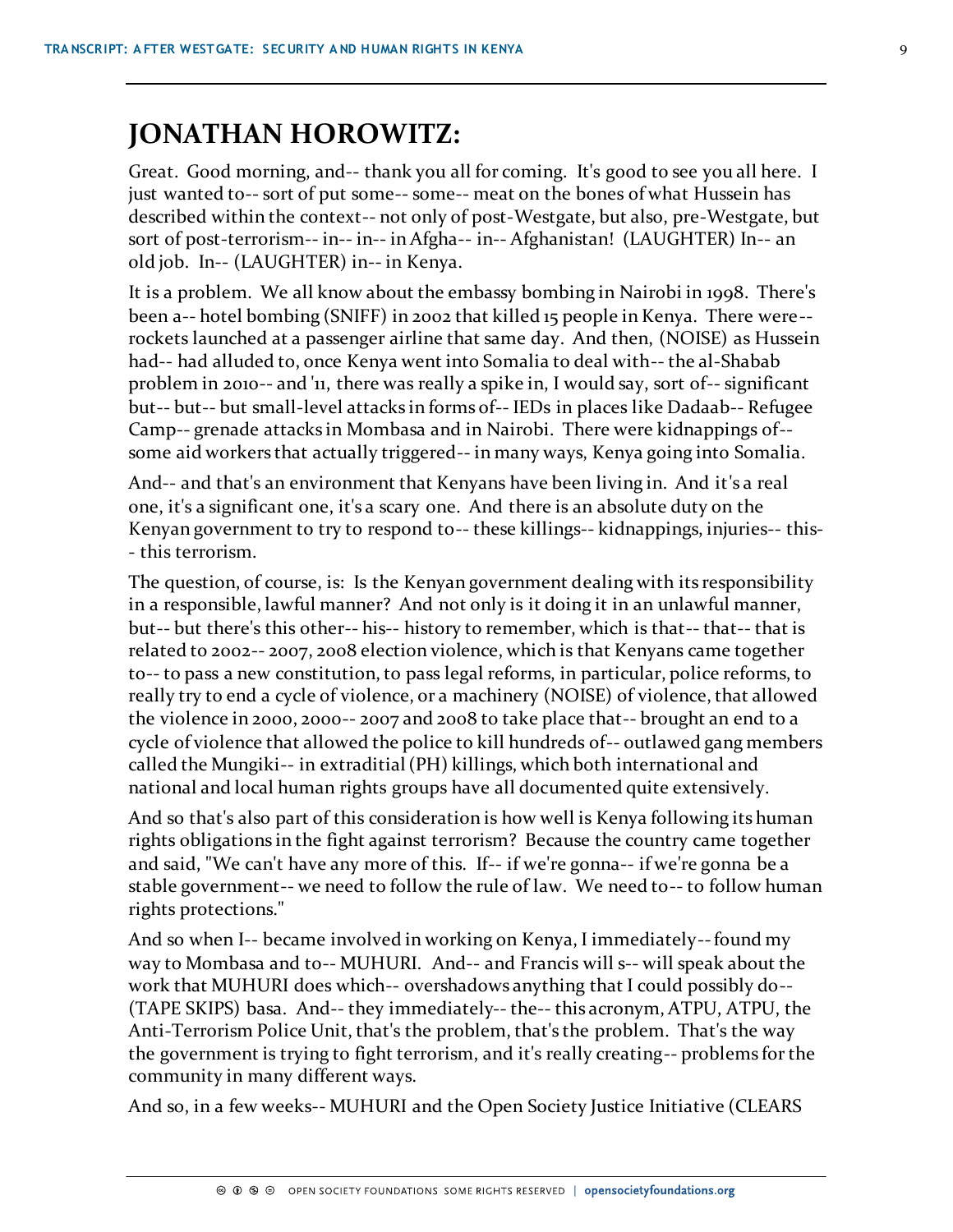THROAT) will be publicly releasing a report that really captures the types of human rights-- violations that the ATPU has been perpetrating in Mombasa. But it al-- also importantly recognizes the fact that the Anti-Terrorism Police Unit has been in existence since 2003, heavily funded by the international community, in particular, the-- United States, as well as the U.K. and others.

But it's not an institution that just started having problems in the last year or two. A high court decision earlier-- this year-- condemned the ATPU for involvement in- the unconstitutional rendition of Kenyan nationals to Somalia, who then went on to Ethiopia, where they were tortured. The head of the ATPU at the time signed an affidavit for those court proceedings, saying that he was well aware that these renditions took place.

In 2010, the ATPU was at the tip of sphere of an operation that rendered Kenyans- from Kenya to Uganda in relation to-- a bomb attack, an extremely severe bomb attack, in-- Uganda. The-- two high court justices separately condemned those renditions as being unconstitutional. The ATPU signed many affidavits saying they were the ones that picked these people up, transferred them over to the Ugandans.

The ATPU-- has a history of human rights abuses, the latest of which can be described in three different categories, which I'll describe now. One is dealing with terrorist suspects by simply detaining them, keeping them outside of any recognized police station, driving them around, beating them, interrogating (NOISE) them, as they're trying to gather information-- and eventually bringing them to one of many different police stations, where usually they will then not have access to-- outside contact with families, lawyers, et cetera.

They do end up in a court, but not before being verbalized-- sort of in the dark of night, depending on the time of which the operation takes place. Our report documents-- about six or seven of these instances that took place on an operation- in November of 2012. But there are other-- lesser documents incidents that make- make it clear that this is sort of a pattern and practice, the-- the detention of youths problem.

The other issue that the report looks into is the issue of disappearances of people, terrorist suspects being picked up by the ATPU and escorted off, never to be seen again, except for the unfortunate case of-- Samir Khan, who, in fact, was seen again- in the bush-- with-- with significant torture marks on his body. As you know, disappearances are-- are characterized by the perpetrator being unknown. And so there is, as-- as Hussein alluded to, serious questions (UNINTEL) exactly sort of- who exactly did this? Was it the state? Was it someone else? We don't exactly know-- except for the fact there is-- there is one case where we have-- we have two eyewitnesses that did put an individual who has yet to reappear after but disappeared for a year in the custody of the ATPU in-- in-- being seen visually in the custody of the ATPU.

That's the case of-- Badry Rumba (PH). MUHURI actually communicated that case to the U.N. Working Group on Forced Disappearances. The U.N. group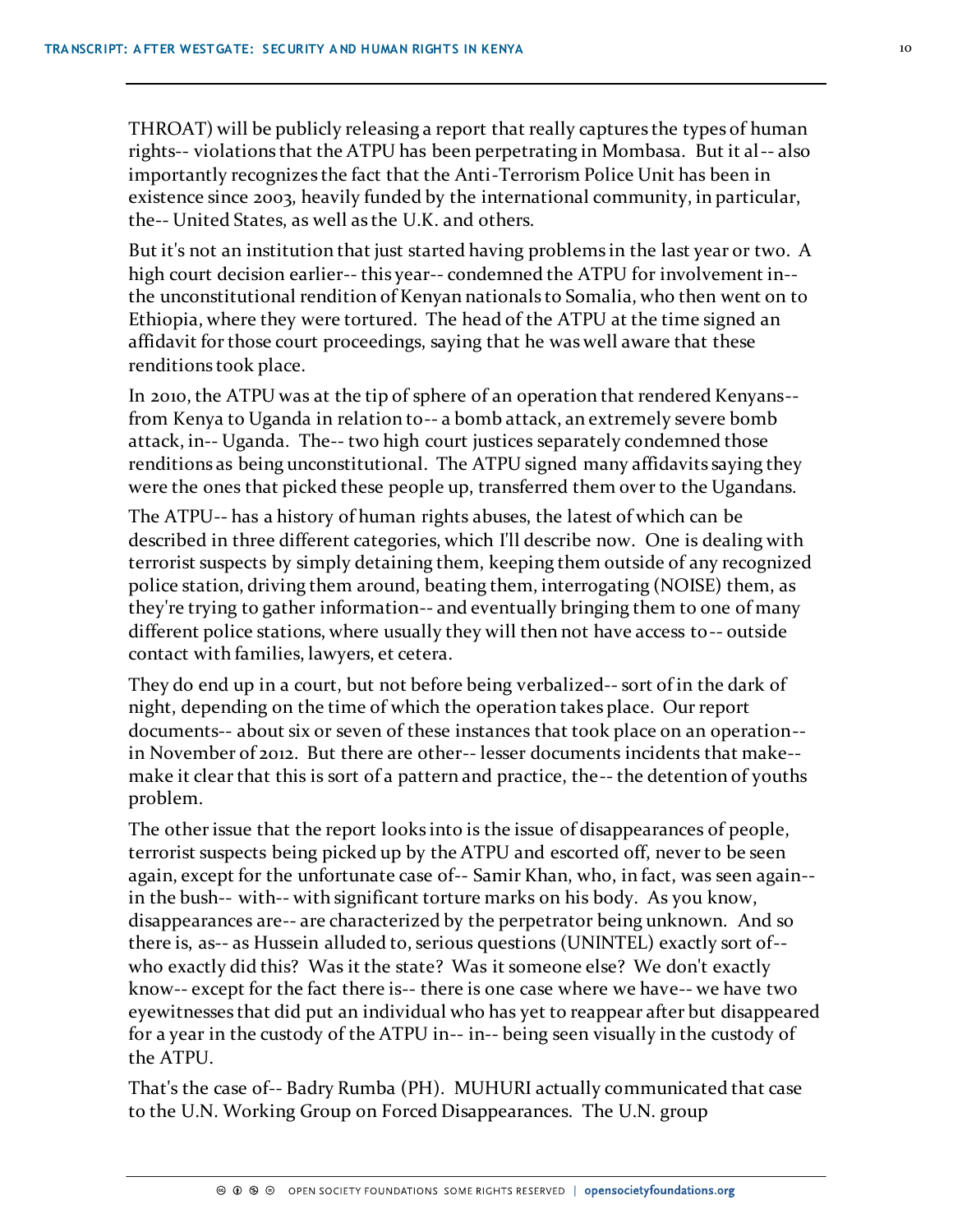communicated the issue with the Kenyan government. And we don't know where things stand at the moment.

A third category of abuses has to do with the issue of extraditial killings, or at least unlawful use of lethal force. There are, as-- Hussein (NOISE) had mentioned, several cases where people have been gunned down by unknown perpetrators. That requires an effective, robust investigation, which the government has failed to do. I'm not necessarily talking about those cases, although those are extremely problematic.

What I'm talking about are at least three cases where, again, there are eyewitnesses (TAPE SKIPS) to the police in two cases summarily executing two men who were handcuffed at the time-- and another case of a man who was-- trying to escape and was shot in the head and, I believe, the shoulder. His body fell dead on his wife, with his wife then pretending to play dead, and overhearing the police say, "Well, should we shoot her? No, she'll be dead soon enough. We'll just leave her." Complete disregard for human life within the counter-terrorism context.

\*NO TMCODE\*~00:3321\_00 These are the types of abuses that the-- that the forthcoming report documents-- and puts out into the public. (TAPE SKIPS) can demonstrate that Kenya is not combating terrorism in a way that complies with the type of rule of law that the Kenyan population had committed its government to doing. And then, on top of that, it's doing it in such a way that I would consider it to be counterproductive.

Which is demonstrated by the fear, the lack of trust, that the community, specifically Mombasa, has with not just the ATPU, the Anti-Terrorism Police Unit, but also by the police generally, such that you absolutely have-- I mean you-- you mentioned it. There were people donating blood in Mombasa, people trying to find out ways to help the victims of the terrorist attacks in Westgate-- overcome that-- that experience.

And yet, those same people who sympathize with those problems are fearful to go to the police to say, "Here's how we should probably try to solve this problem together," because they fear that, ultimately, they'll be detained, they'll disappear. They could be summarily executed. They could be beaten, at the very-- least.

And so there's a communication, trust, fear problem that is absolutely counterproductive to how any government can effectively combat terrorism-- with the accepted fact that military might is not gonna solve the problem-- of this type of violence that is extremely rear-- extremely real. And-- I don't know if it's getting better or-- (NOISE) worse. But, at the very least, it's flat lining at an extremely troubling level in terms of the number of grenade attacks, the Westgate attack- IED problems, kidnappings, things of that-- of that nature.

Maybe we could talk about it in discussions, so that I don't-- take up all of Francis's (CHUCKLE) time. This is obviously linked up to the issue of police reform in Kenya. Kenya tried to move itself along on a very-- fast, robust, impressive police reform agenda. It's stalled for a variety of reasons.

Our concern is that, even if it was moving at pace, whether or not the Anti-Terrorism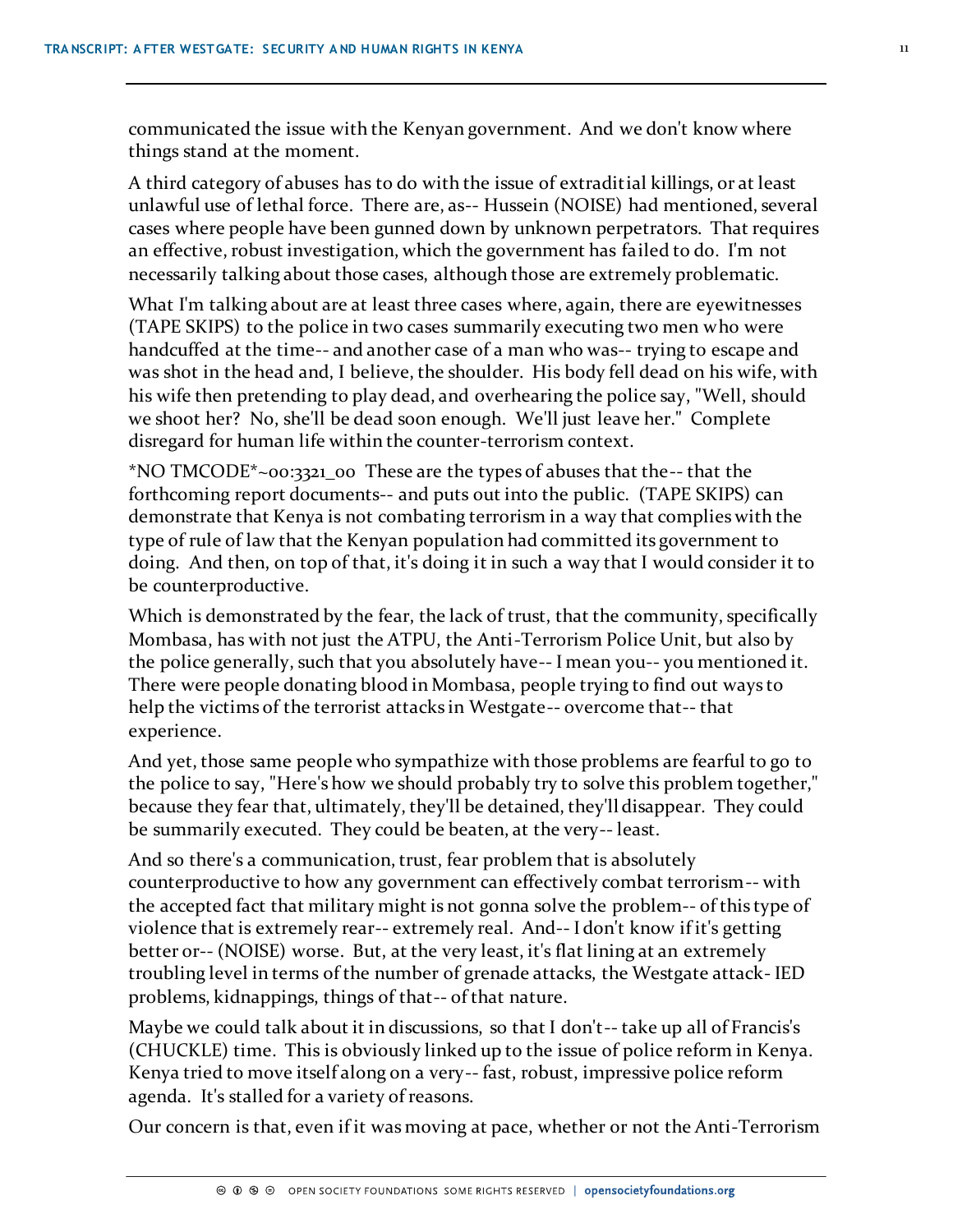Police Unit and counter-terrorism operations generally would fall (CLEARS THROAT) properly under the-- under the proper scrutiny of the police reforms- that-- that-- that the Kenyan government should be credited for, that the Kenyan people should be credited-- for, and-- and-- and parliament, as well.

In addition to this-- I mentioned the U.S.'s involvement with the Anti-Terrorism Police Unit. The U.S., the U.K., others, also pushed very strong for the Kenyan (SNIFF) government to adopt a Prevention of Terrorism Act, which was finally adopted in 2012. They tried in 2003. Civil Society said no. Tried in 2006. Civil Society said no. They finally got through-- in 2012, probably not coincidence-- ly (SIC) right after a-- soon after a shopping mall-- was bombed in Nairobi. (TAPE SKIPS) the discussion came back into the public realm. The legislation was passed. Is unclear how that legislation is being implemented. But it is clear-- from a sort of legal analysis perspective-- it falls within that category of prevention of terrorism acts where there are vaguely defined terms that can be used as a political suppression tool, as well as crime fighting tool. And there are some serious due process concerns, especially on the blacklisting component of (NOISE) the-- law, which I'm happy to talk about in more detail-- as we continue.

That's probably-- that's-- I'll probably leave it at-- at that, and-- and turn it over to Francis to actually talk about what's-- what mi-- (CHUCKLE) what you do on a day to day basis, as opposed to what I do-- every few weeks. (LAUGHTER)

#### **FRANCIS AUMA:**

Sure, thank you, Jonathan. All right. Human right defenders, (SNEEZE) especially at the coastal of Kenya, my organization is the leading organization in terms of following injustice-- I mean in-- following issues of human rights violators. We have been working with the ground. I'm in charge of counter-terrorism projects and rapid response.

Rapid response (TAPE SKIPS) daily basis, I'm dealing with victims of injustice. People have got trust in my organization than even the police. Why I'm saying this, you have been beate-- you have been physical assaulted, instead of you going to police, (UNINTEL) you'd rather come to my office. Which translates, they don't trust police, because police are corrupt.

Police will frustrate you. (UNINTEL PHRASE). You rather say, "I leave it to God." Most of the-- most of them do say, "I leave it to God," which means they have given up. So I'm not authority as a police legal mandate to follow up the case, 'cause I don't have capacity to go and arrest somebody and to bring him or her to court. But people would rather come to my office.

We have recorded several cases where your name appear as a wanted terrorist. Yes, there'll be a name in the media that-- you're a suspect, you are wanted by the ATPU, a dreaded unit. My friend, you run like nobody's business. You come to my office for me to present you. Why coming to my office? Once we present you to the ATPU,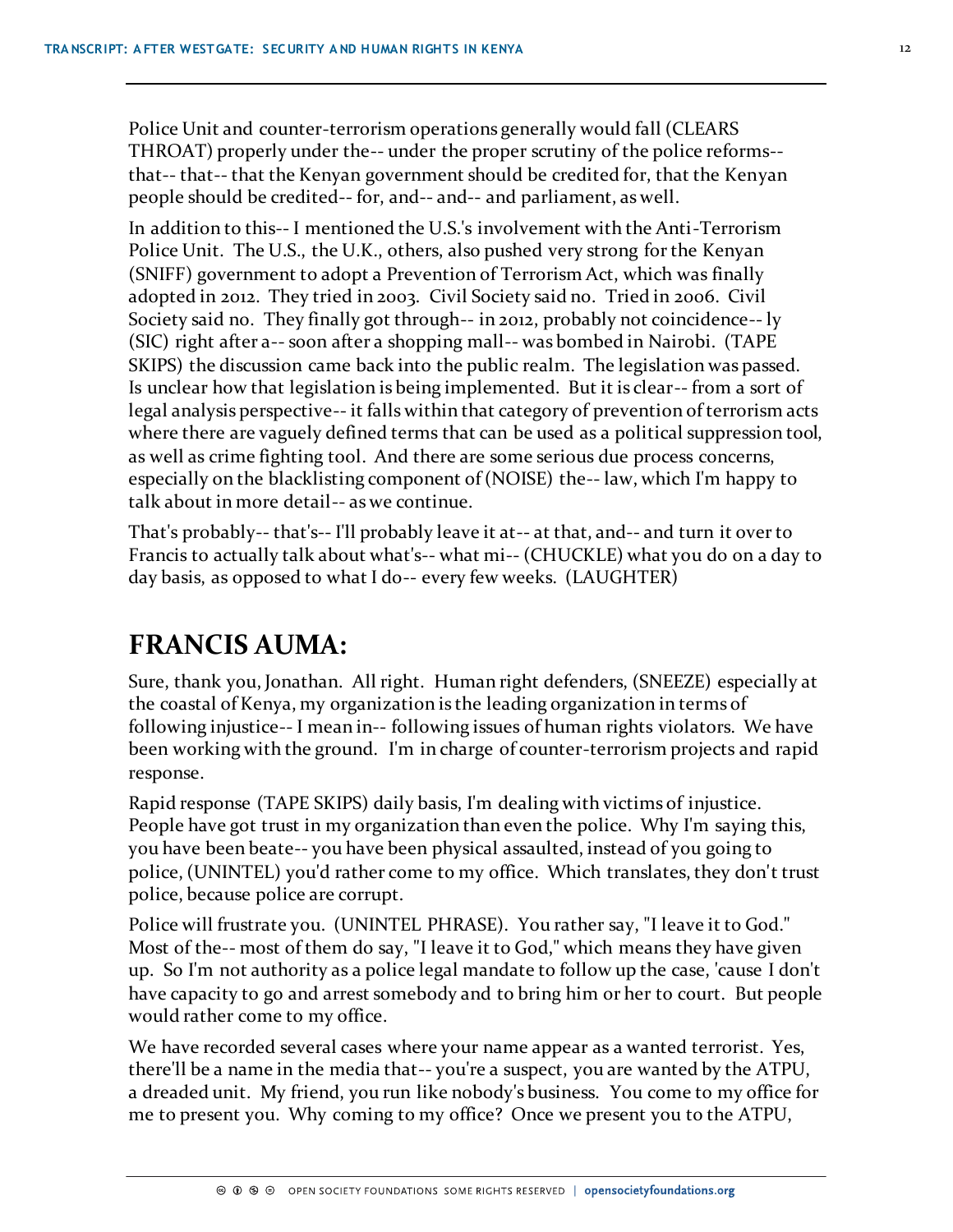you are safe. If you don't appear to my office, you are dead. They'll shoot you, they'll kill you. And-- we have witnessed this.

A good example is Samir Khan. The wife came to my office two days before we found the body at the Savo (PH), I mean-- Nashira Park (PH). The wife came that, "My husband has disappeared." And I told her, "Why you coming to me?" Called (UNINTEL PHRASE) the police after reporting, you can come now, we can walk together, and let-- (UNINTEL PHRASE) reporting as a missing person.

He said, "No. If it is police, no. I just leave it to God." And then two days, news, the body has been found, tortured, in the park. (UNINTEL) went, and-- the police, they (UNINTEL PHRASE) the body, took (UNINTEL PHRASE) very far from the Naris (PH) Mortuary. I don't know what was the purpose, maybe to (SNIFF) interfere with- - with-- evidence. Okay.

The body finally, it was a Muslim, it was buried the very, very day. But even Muslim, I mean the-- community, the-- the-- the-- the family, turn against us. They say, "You guys, you're opport-- we report it to you. Where were you? Why you coming here? Excee-- excuse us. Give us peace. He is already dead. He cannot be alive. Let-- let us bury him. Okay, please, we don't want anything more with human right or anything more with the police. We are-- we-- we are done."

Sheik Rogo (PH) was killed. The wife, also had bullet wounds, and-- and the daughter. And the wife called Hussein Alid (PH), "Oh, it-- this is-- this is real. This is shooting now." The very, very day when he was sh-- they were shot. And then Hussein called me (UNINTEL PHRASE), "Where are you?" Fortunate, or unfortunately, I was in Rope (PH) (PH)-- Elijah Rope's office, ATPU. I was following a case.

And there was signal there. And Rope was like, "Okay, now could I talk to you? Hussein called me. What is it? Yes, come out. We are running to the scene of crime." (NOISE) Hussein was there. What happened at the end of the day? It was recommended by the government Hussein should be investigated. Out comes, the wife called him. Why-- why-- why could the wife call the police?

And today, that report is there in the public domain that us four said Hussein should be reported, that he should be-- should be investigated, and-- for-- for further investigation, you know. Was on the cases (?). Personally, I've been arrested a record of eight times. Hussein have been physically beaten. And others, you (UNINTEL PHRASE). The environment is not con-- conducive for us. (SNAP) We are-- we-- we are seen as busybodies.

Once we go, we want to dial up, we want to bring the police, a special ATPU, to come on board and talk to the people. We want to know what they are doing, their work. We want to know exactly. Even the police, regular police, doesn't know what exactly ATPU are doing. So ATPU, nobody knows the way they're operating. It is like movie. When they come here, they shoot everybody, and-- they make away with it. And at the end of the day, they leave the dead bodies. Who comes and collect the dead bodies? The regular police.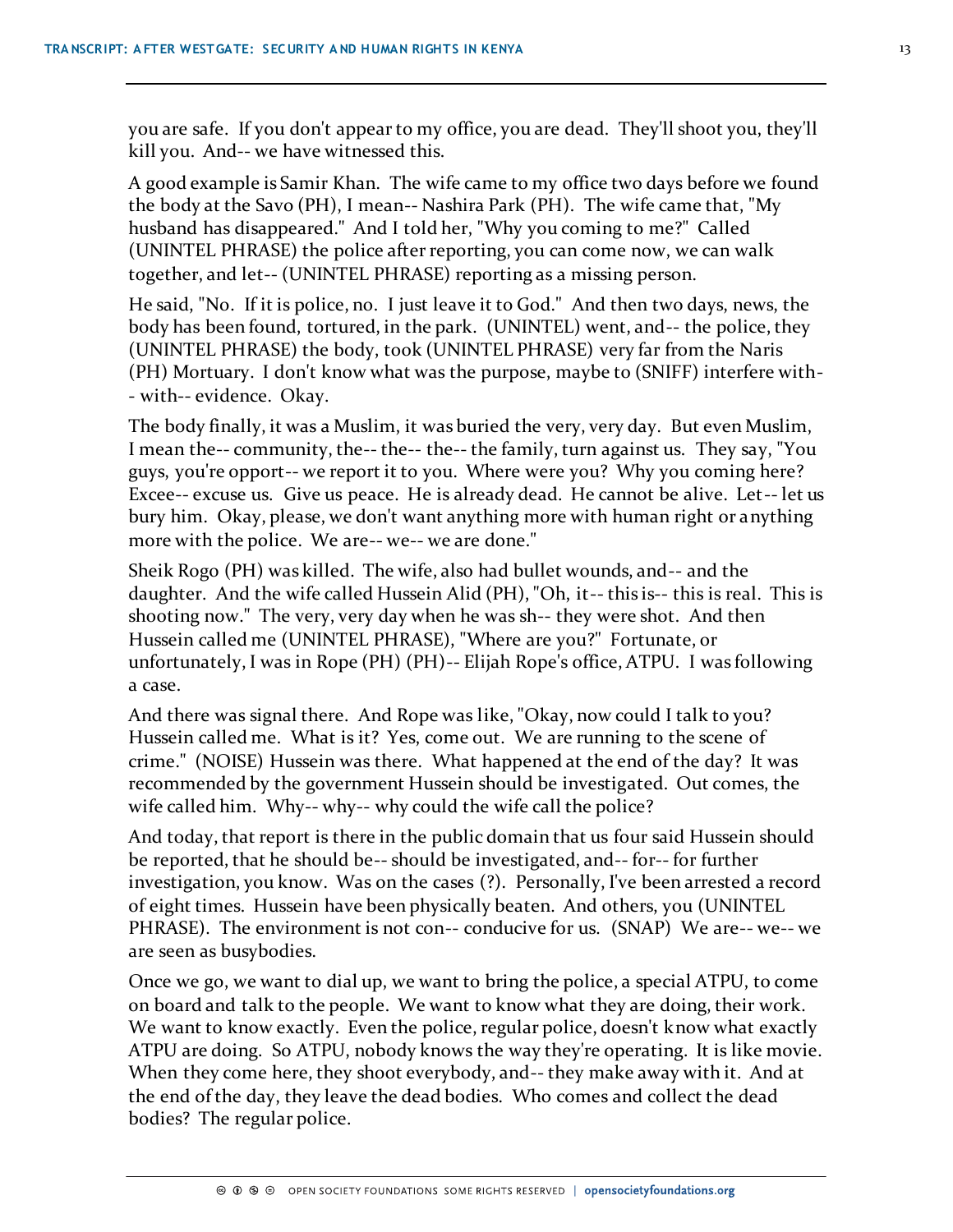Sometimes we go and report that somebody's been shot dead. Police are shocked. "Who? Where? (UNINTEL PHRASE)? Oh, that's ATPU again. Oh, you guys." Now that's now off record, according to them. "You guys, can you lobby that-- these ATPU should-- we should work together?" They don't get command from us. This (UNINTEL PHRASE). We don't know that. That can bring now a lot of problem with its Muslim community. Because people-- they-- they-- the-- they may attack even the police station.

So even police, the regular police, their life is in danger the way-- ATPU operates. Nobody knows. Human right defender at the coast, the work we are doing is not easy. Because we don't have support from the government. We are just doing a risky job.

Even now, they know in America, I'm telling you, I don't know when you go back, (UNINTEL) be news, will be arrested at the airport. What have you got to be in America, ATPU again? So ATPU, they're operating the way they want, with impunity. And nobody in that unit has been convicted.

Community. At the coast. Uralda (PH), the way I said before, report the matter to the human right organization, then their police every Thursday. Every Thursday. (UNINTEL PHRASE) ad lib (UNINTEL) cannot pass. I thought they'll kill. And then on Friday, because they heard his mosque, youth will come out, and they'll shoot and they'll kill. And nobody will be br-- will-- will be brought to book. Nobody has been any p-- any police officer have been held criminal responsible for this. They make away with it.

So it will be business as usual. People have got no faith with the police. The way police operate is hell. I think I'll rest my case for that. (CHUCKLE) Thank you.

# **SARAH PRAY:**

Thank you, Francis. I love that, "I rest my case." I-- (CLEARS THROAT) I understand. (CHUCKLE) So-- before we open that up-- maybe I can just ask-- a few questions. Francis's last point about-- no ATPU officer ever being held accountable for his actions also raises another question-- which is how-- successful, or how effective, is the ATPU itself?

We have been talking this week about the fact that there have been very, very few prosecutions of the suspected terror suspects. So I'm wondering if you all can talk- it's one thing to be, you know, this human rights-- repressing and-- violating regime that's particularly effective in capturing terror (CHUCKLE) suspects and bringing them to justice. It's another thing, you know-- if that's not the case. So I'm wondering if you could talk about that. (COUGH)

And then the second question-- especially because we do have some folks from the U.S. government in the room-- is twofold. You know, generally, what should the U.S. government relationship be with Kenya, you know, post-Westgate-- security systems and otherwise? We talked (COUGH) a little bit about the ICC. You know, it's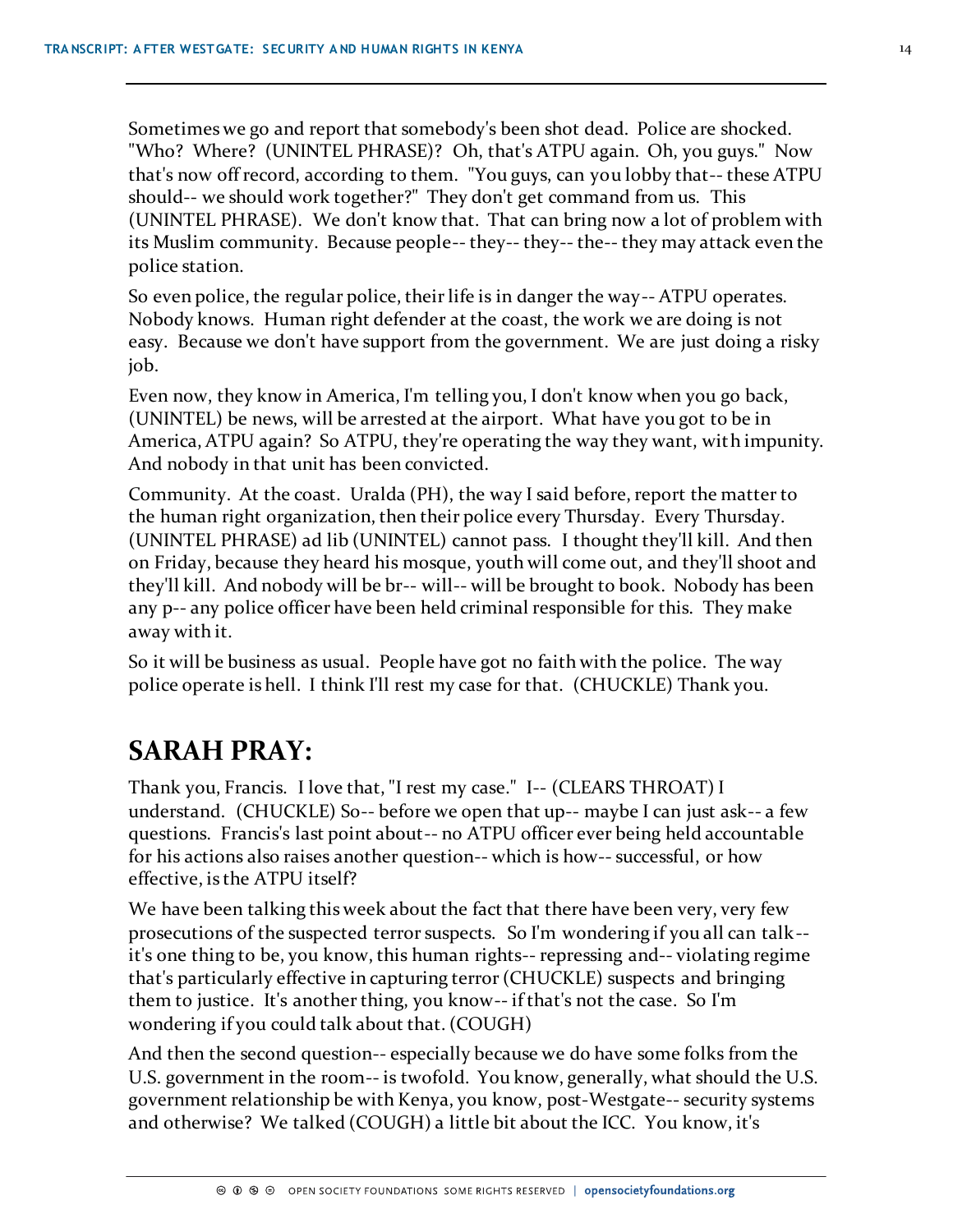obviously difficult, considering we are not-- we have not ratified the Rome Statute, and we're not part of the ICC. But, you know, is there a role that we can play to ensure that the-- the road to accountability-- continues in Kenya? And then secondly, in light of all these ATPU concerns, what should our relationship be with them? Do you wanna start?

#### **HUSSEIN KHALID:**

Lemme begin with the-- with the second question. And-- that's-- with the ICC and accountability issues. I think-- it's very, very important for the international community to communicate very, very clearly that-- you know, they will stand firm- with the-- obligations-- the international obligations.

Before the elections, and even after the elections-- the Kenyatta government, you know, made it very, very clear that-- they will commit-- they-- they will commit, and they will present themselves. And they have no intentions whatsoever to, you know, excommunicate with the ICC or in any way-- pull out from their own statutes. That was very clearly communicated.

What we are seeing now are attempts to actually subvert the rule of law. You know, using political means of-- African emotions to ask-- withdrawal en masse and things like that, I think that means that-- you know, there is something wrong somewhere. If there was a commitment before and after elections to, you know, stick to the principles that-- you know, guide the international-- criminal courts, we believe, a Civil Society in Kenya, that that process should proceed.

We are very wary of the concerns-- of terror attacks. We know that-- the situation is not as normal as we would have wanted it to be. But that should not be used in any way as a justification to defer the ICC case or, in any way-- you know, circumvent the- - the-- the-- the rule of j-- the rule of law.

Even a Civil Society, at this point in time, we are trying to communicate, you know, that as a people, as Kenyans, we believe in the ICC. And we would want to see the process move on to its logical conclusion. We are not after conviction-- or acquittal for-- in any manner. But what we want is just to see that process move on. We also are aware that there are many other cases, many, many other cases.

And with the ICC, what-- if-- if you look historically at how we came to this situation, you will see that it is our own politicians that brought us to the position that we are in right now. After the Waki Commission, which basically investigate the 2007 postelection violence, they gave Kofi Annan, who was, at that time, the mediator, an envelope with ten names of people who actually were bearing the greatest responsibility in as far as-- the-- the post-election violence-- is-- are concerned.

And-- Kofi Annan made it very clear that this does not have to go to the ICC. And he gave Kenyans enough time to set up a local tribunal to present the work of the Waki Commission locally so that we can deal with it at that local level. A tribunal was proposed in parliament. They let us set up a tribunal to try this (SIC) individuals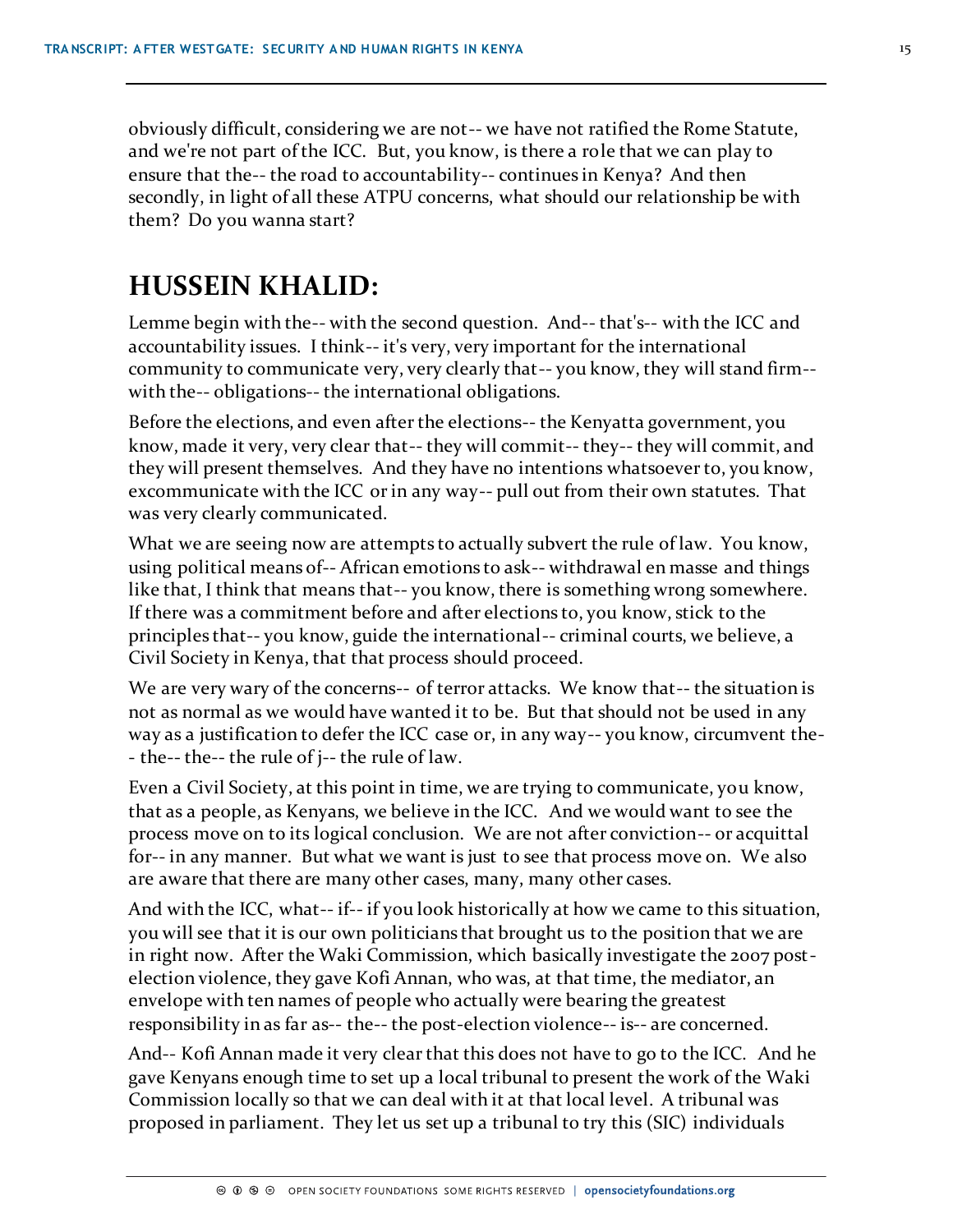within the country. Our parliament overwhelmingly voted against the setting up of a local tribunal. And that paved way for the ICC to come in.

Amongst those who voted against the setting up of the local tribunal are the same individuals who are currently (CLEARS THROAT) at the ICC. The (UNINTEL) reports are there. Anyone and everyone can check who voted for and who voted against a local tribunal. Now, the-- the-- the matter was forwarded to the ICC. The ICC came in, they investigated, they collected evidence. And out of the ten names, they proposed six who they thought, you know, they have cases to answer.

Along the way, they dropped a number of them and proceeded with a few of them. Now we have a situation where the case is now in court, and now we have this whole hullabaloo about the international community coming in, this is Africa, you know, sovereignty and all (NOISE) that. We had that opportunity. We were given all the time to deal with this issue locally. But we decided that we do not want to go the local way. It is ourselves. Now we are here, trying to whip up African emotions and all that. And I think majority of the people from a local-- a survey that was carried out, majority of the people in Kenya do support the ICC process.

Again, you can Google the scene of it-- a public poll on this. Majority of the people support the ICC process. And we want to see it-- you know-- its logi-- run to its logical conclusion. (NOISE) So the international community, the U.S.-Kenya relations, I think it would be very important for the U.S. government to come out boldly and say, "Let us proceed with this. You made a commitment to your international obligations. Let's take to that."

In terms of-- how to deal with the-- the local system, we know that there are police reforms that are ongoing. Unfortunately, the security sector, we've been able to permeate almost all departments except the police, except the police. And this is where we have the biggest problem. The anti-- the suppression of terrorism bill that- - Jonathan was-- talking about.

You know, we resisted the suppression of terrorism bill as Civil Society because we knew the kind of a police structure that we have within the country. The police we have even government's own reports, government's own reports list the police as the number one violators of human rights, as the most corrupt entity in the country.

You know, these are government reports. The Kenyan National Commission on Human Rights-- the-- Commission on Administrative Justice, the reports on internal security, performance and all that, the police-- leave alone Civil Society. Because you might say we are critical of the police. But these are government's own reports, you know, communicating this situation.

And then you have a rogue unit within that distant (?) that basically can just do whatever they want. And unfortunately, the atrocities that are being committed, the blatant violations of human rights, are being committed through the supports of Western countries' resources. Taxpayers' money from the American people is actually contributing to the work that is currently being undertaken by this unit that is alienating a community, alienating the people.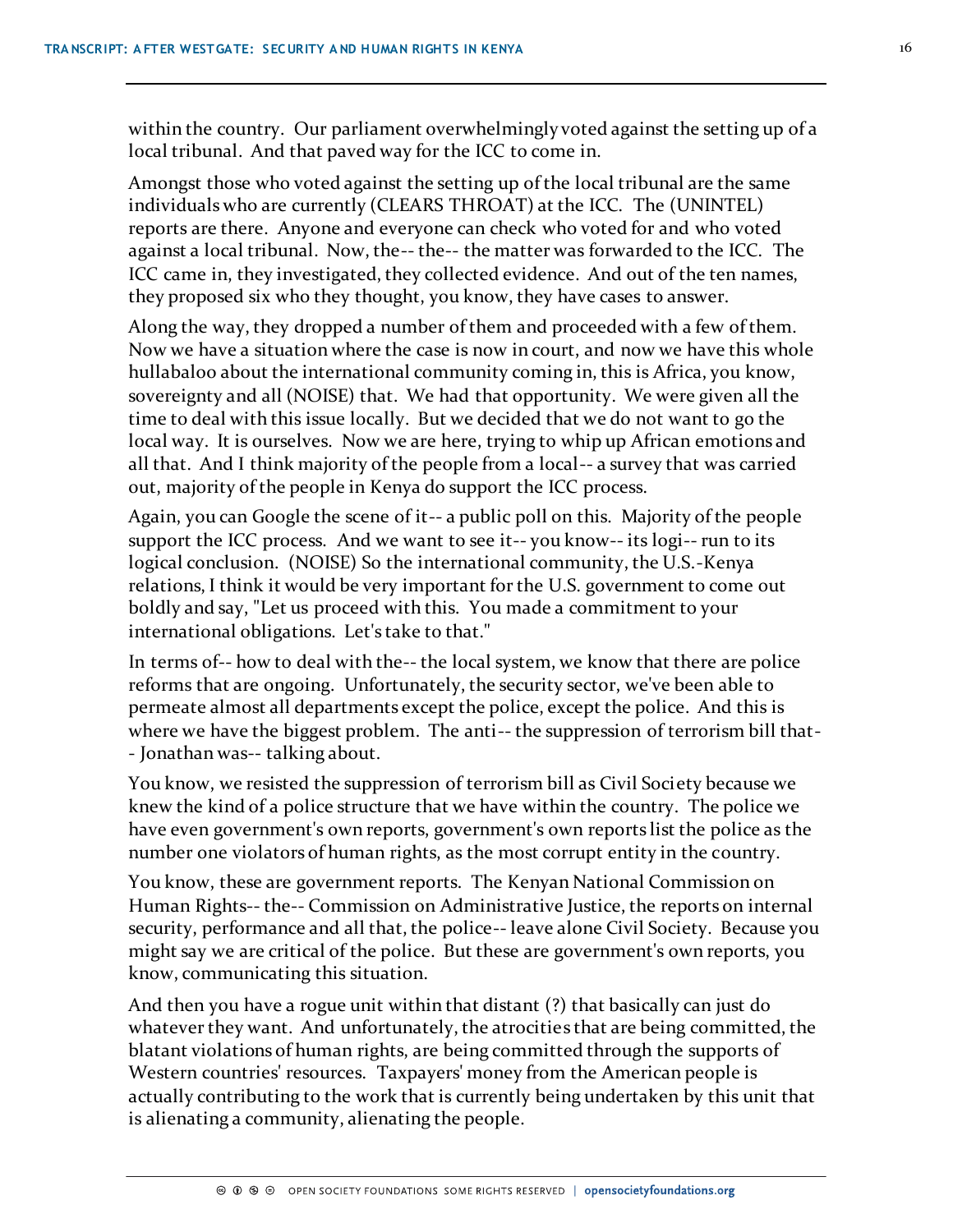And every other day, the gap between the authorities and the people are widening as we speak. And I mean MRC, the calling for cessation and all that, it's nothing-- other than feeling-- that feeling that, you know, we are treated as if we are not Kenyans. You know? There are no second class citizens. All Kenyans should be treated equally. But why should I not have my passport, just because I have a Muslim name, just because I come from the coast? That's very wrong.

There is a case that was brought to parliament by a member of parliament, where two brothers, I mean, you know, same mother, same father, coming from the same area, lived, went to school in the same community, one of them, when he-- when he- when-- you know, converted to Islam. So his first name was a Muslim name. And both of them went to apply for the national identity card.

One of them got his identity card, and the Muslim did not. (NOISE) There is no other reason rather than the fact that he converted to Islam. Again, you can Google (CLEARS THROAT) this case. It's-- you know, in media reports, and it's everywhere. So I think the U.S. government, one, must listen to the other side. It's not official government reports only that should matter.

Please, if you're working with the government, or if you have-- influence in any way to talk to any of your representatives, whether it's the Senate, or the House of-- (CLEARS THROAT) Commons?

### **SARAH PRAY:**

Representatives.

### **HUSSEIN KHALID:**

Representatives. (OVERTALK)

# **HUSSEIN KHALID:**

Then please, let's communicate that the situation in Kenya must be dealt with differently. The way they're dealing with it currently is counterproductive. It's alienating communities. And, you know, when you're pushed to the wall, this is what happens.

There's no other reason why youth are going to Somalia to train, rather than that feeling of marginalization and discriminize-- discrimi-- discrimination. You know? We-- we-- we can't continue to live that way. We are creating sympathy for terrorists who, you know, are finding breeding ground within that community, to use, to hoodwink, to brainwash youth into violence that is completely unnecessary.

So if there are ways we can communicate that, let's sit down, "Let's address issues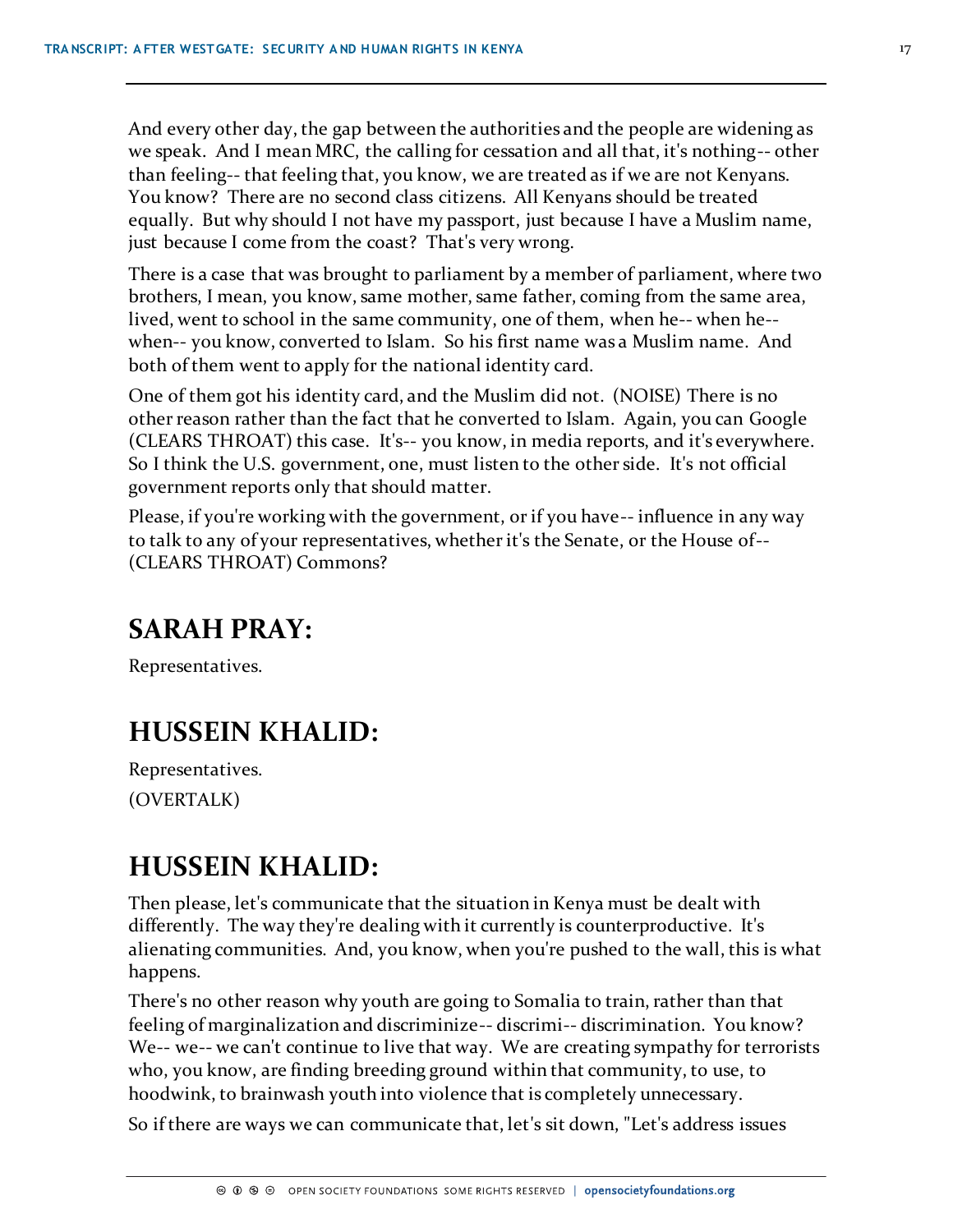that are very open for everyone to see. And you know this fight against terrorism is not working," then I think if we can do that, we'll have done a great deal of-- you know, good (PAPERS RUSTLING) for the people of Kenya.

### **SARAH PRAY:**

Jonathan, any response?

# **JONATHAN HOROWITZ:**

(CHUCKLE) Just a-- just a few thoughts. I mean-- around the time that there've been some of the-- (PAPERS RUSTLING) either suspected extraditial killings or-- murders by unknown sus-- (CLEARS THROAT) by unknown perpetrators-- there is-- a general sense, and this isn't just in Mombasa, you-- you hear this from-- community members in-- in Nairobi and others, which is-- people don't have any problem bringing terrorist suspects to court, that-- (CLEARS THROAT) bringing them to-- to trial or due process.

The problem is a counterterrorism strategy that operates outside the rule of law instead of inside the rule of law. And that's really sort of the-- it-- it seems to me that that's really a tipping point where-- and I don't think it's coincidental, that's the tipping point at which a counters-- terrorism strategy becomes counter-- productive.

And so you have the question of-- you know, why are people-- essentially, you know, shot and-- and killed-- and this is cases where the ATP does take credit for the shootings-- when it's well known where they are? They were handcuffed at the time that they were shot. They aren't sort of suspicious people that come and go across the border-- as (CLEARS THROAT) some terror suspects do. (COUGH) But they're sort of known in the community.

Omar Karaj (PH) was a butcher who-- who-- was, you know-- well known. Sort of what-- what's the purpose for not-- taking the time, gathering evidence-- bringing them-- to-- to court and-- and charging them? And this goes to-- to what Sarah had mentioned, which is it goes to a question of even the effectiveness of the ATPU. There are very few, at least known, and there's no reason that they shouldn't be known, cases where the ATPU has detained people and it's resulted in a conviction. There are two Iranians-- that were convicted. Their case may even-- go to appeal. There's shoddy evidence-- that's being gathered.

The-- Sheik Abu Rogo, who was-- killed in August of last year, a few months later, his house was-- raided and-- and his-- son and son-in-law were detained be-- and it's one of the cases that'll be in the report. The ATPU promised all sorts of evidence to the prosecutor. And essentially, the prosecutor dropped the charges, presented to the judge a letter that said, "Here's what the ATPU said they would give me, and I've received none of it. I have-- I have no other choice but to drop the charges."

Now, there are two problems there. Either the ATPU picked up the wrong people, or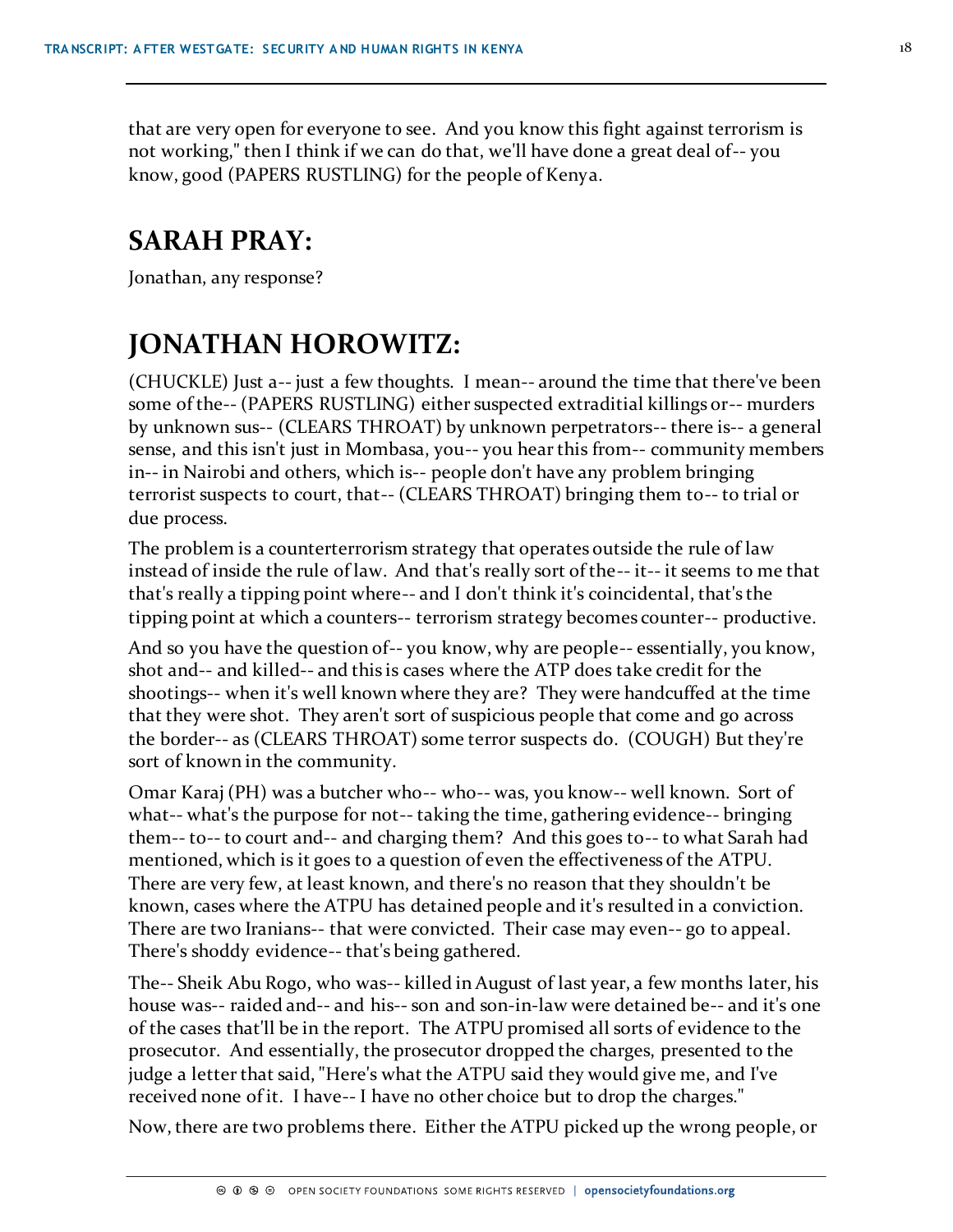they picked up the right people and they didn't get the right evidence. I don't really care which one it is. It shows that the ATPU is absolutely dysfunctional in the question of whether or not it's being affective in a counter-terrorism strategy that operates within the rule of law. And so that's-- that's one point that I wanted to mention.

In terms of the U.S. relationship-- the U.S. government should continue to support Kenya on the police reform issues. On-- various legislation that's instituting specific mechanisms, continue to be encouraging, show that these are ways to crack the impunity problem, to help with accountability issues.

On the other side of the coin, there's a big move-- within parliament and other parts of the government to actually erode some of the reforms that have taken place, especially on the use of lethal force. The U.S. government, (CLEARS THROAT) as the E.U. has done, as my understanding is the U.K. has done, to join in that-- strong voice to say it is unacceptable for there to be erosions. I think the U.S. has probably done this to (TAPE SKIPS) some quiet diplomacy. I'll leave it to the U.S. to decide if that's the best strategy to-- to continue, instead of being a bit more-- public.

Funding-- can't contribute to a counter-terrorism-- strategy that operates outside the rule of law with such egregious types of abuses, with beatings, with killings, with- with disappearances. It-- it just-- that-- that-- that-- that just can't be part of the equation, because it'll actually not only bring-- it-- not only-- will it be a waste of taxpayer money, but it'll-- it'll-- tarnish already a troubled image of the United States in Kenya, in a place where the U.S. has a huge invested (SIC) interest in trying to deal with the problem of terrorism. There's no doubt-- about that. There's no doubt about the threat that-- that el-Shabab poses-- to Kenya and-- and-- and that the U.S. can-- can-- can help-- them deal with that problem.

But it has to be done in a way that-- is a good use of money, (CLEARS THROAT) and is effective. And the U.S. now has absolutely a (NOISE) responsibility (TAPE SKIPS) monitor how the Prevention of Terrorism Act is being implemented. It has been at the forefront of pushing the Kenyans, of-- of-- of really making the Kenyans feel thoroughly guilty about not having in place a prevention of terrorism act.

Now they (COUGH. UNINTEL) now, it has to-- the U.S. has a responsibility to-- to nudge and push and monitor the Kenyans to make sure that it's being implemented- in a way that's not (COUGH) abusive, that doesn't take advantage of the-- the-- the politicization that is open for it, to take advantage of it.

### **SARAH PRAY:**

So we have about 20 minutes. So why don't we open it up and maybe take a few questions for the panel. Devon (PH)?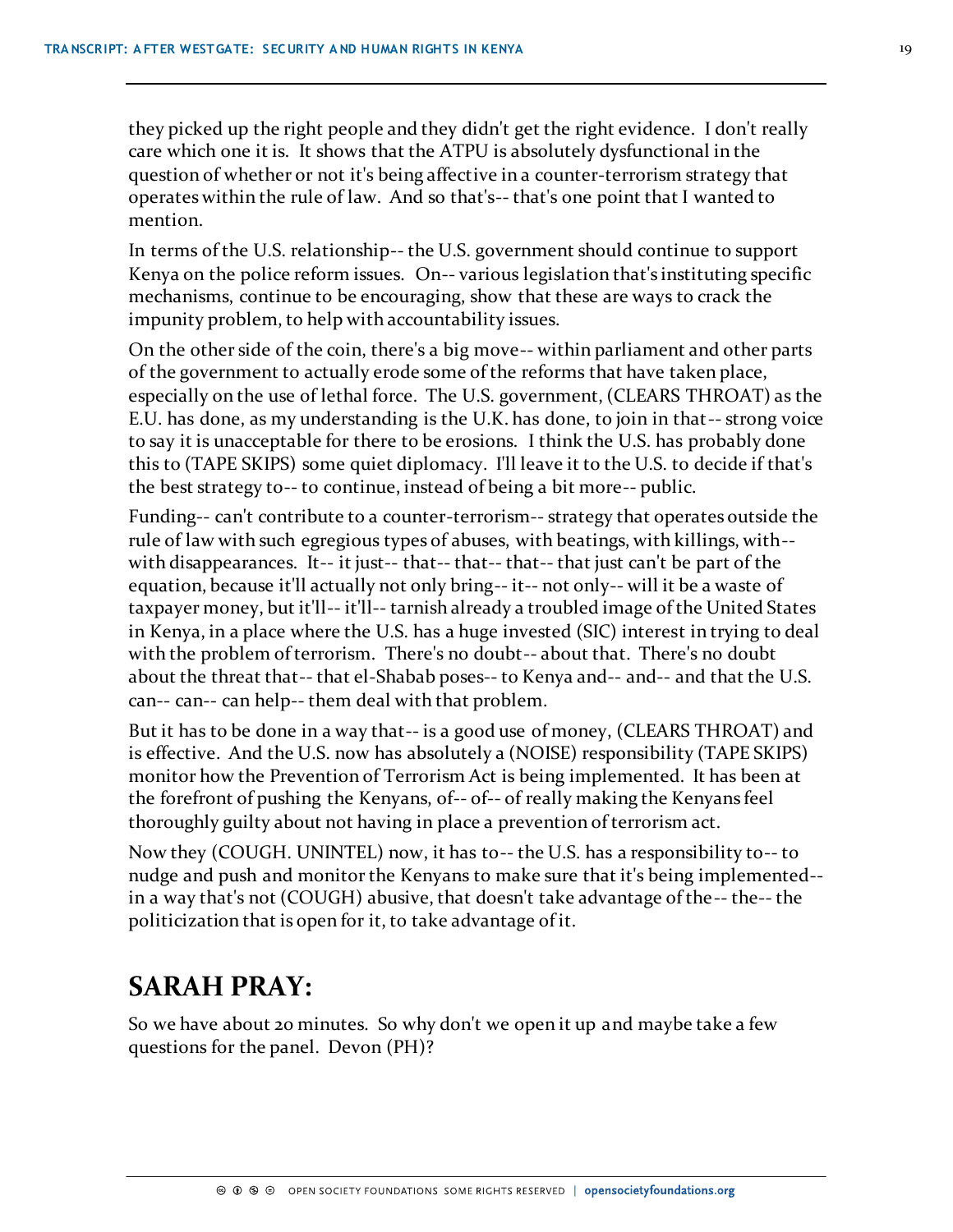# **DEVON:**

I'd just like to confirm a little bit on the-- where the breakdowns and the prosecutions are occurring that are motivating this harsh strategy-- from the ATPU. Is it most-- most of the ATPU can't deliver the evidence? Or is it also-- a poor performance within-- within prosecutors and within jud-- j-- judicial system?

# **JONATHAN HOROWITZ:**

Yeah, I think that's-- that's a great question for-- to-- to solve the-- to solve the problem. Because of the way the ATPU operates, it's hard to know-- exactly where the problem rests. In-- meetings that we had with high level intelligence officials, they seem to be playing this card, and it-- and it's somewhat a-- an understandable one, of, "Well, so much of what we get is human intelligence, and probably-- so it's signalant (?) to probably sigand (UNINTEL) human-- that let's us know where the threat is so we can disrupt the threat, but we can't actually use that information as evidence in a court of law."

I-- I get that-- rationale. And-- and I realize that problem. But I also think it's absolutely-- reflects lazy law enforcement, that there-- that there's absolutely a way in which-- people who are up to the types of abuses, the types of crimes, murders, grenade attacks, things like that, that there-- there-- there-- you know, (NOISE) there's a history (UNINTEL) where you can gather evidence to-- to-- to prosecute and-- and-- and convict people. But that's my understanding is that it's a-- it's an ATPU evidence-gathering-- (NOISE) clog in the system.

# **HUSSEIN KHALID:**

Then there-- there's also the possibility that-- and this is something very real to the communities. And-- and I know at this level we can discuss the issues on evidence, issues to do with the process, the system, the analysis and all that. But the majority of the people on the ground, this-- the-- the-- to them, they have no evidence. The people, they have actually-- they feel that they need to account for the-- what they're doing, to show that they got someone, they arrested someone. And then, you know, without any evidence, just let it go. I don't know if you-- you-- you're understanding me. They want to show that they're doing something.

So they'll just come and pick someone and say, "This is a terror suspect." And most of the times, like, when we communicate, we ask them, "How did you find this information?" all that, they'll say, "He had his number." You know? Someone had someone else's number. To, like, them, that's enough evidence that we can go after this person.

And they're receiving huge amounts of money. And they have nothing to show for it. One thing we know for sure, and this is another area where the U.S. could actually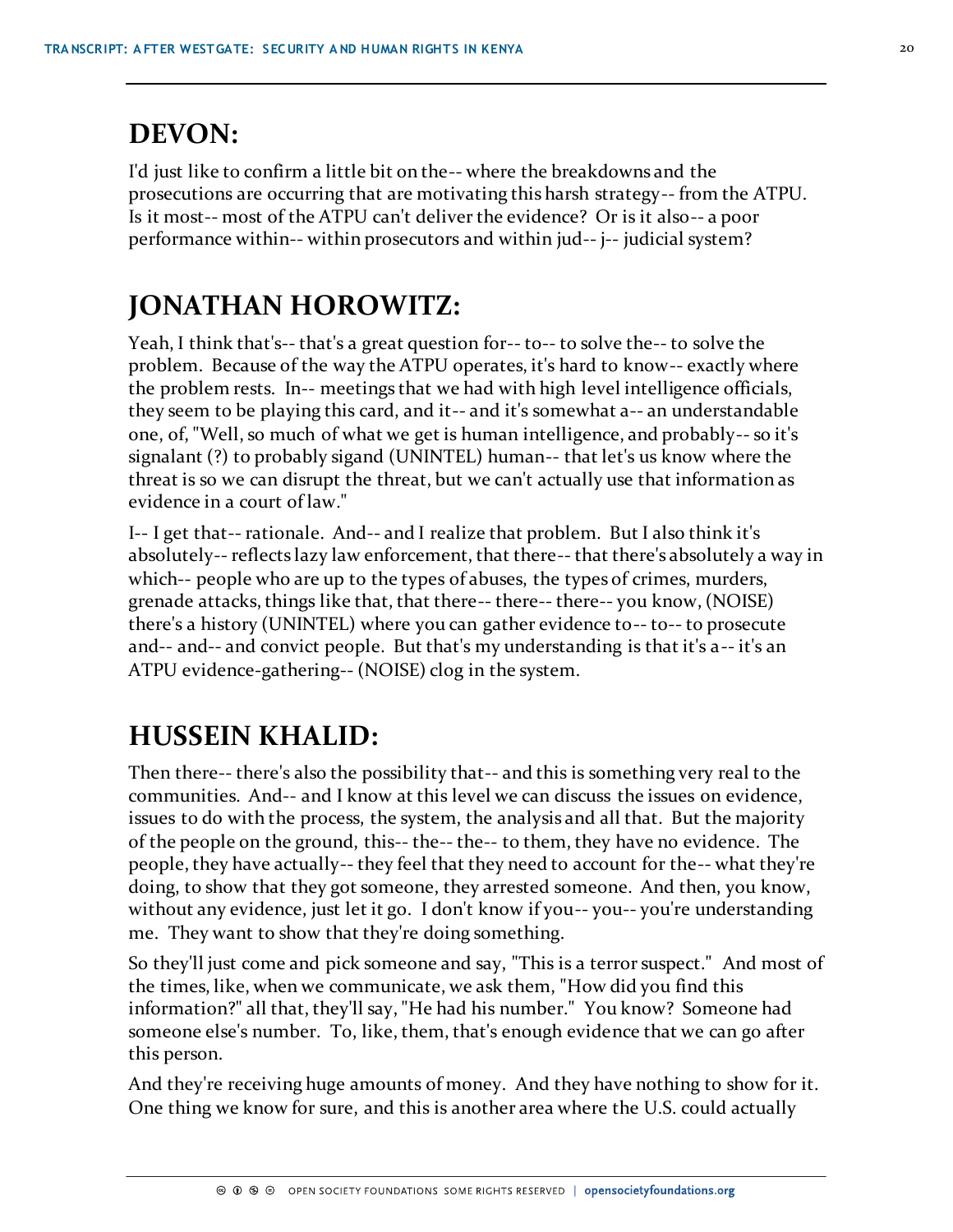assist in terms of police reforms and all that, is to support the Kenyan Police with equipment, the necessary equipment. You know, they don't have anything. Even when someone goes to complain to the police station, they'll ask you to fuel their vehicle so that they can come to the crime scene. You know, so they don't have facilities, they don't have anything.

But the rea-- to the people on the ground, the reality is that they have no idea of what is happening, but they need to show that they're working, they need to show that, you know, the resources they're receiving are put into good use, so they just come and arrest someone. And this has happened an-- not twice, not thrice, not ten times, not 100 times.

But they've arrested an individual in the morning. And there's such a huge, you know, media fuss, you know, like (COUGH) hundreds of vehicles-- not-- not hundreds of vehicles, but-- (CHUCKLE) tens of vehicles and hundreds of officers raiding a home, picking the guy, taking him to the police station for interrogation and all that. And then, before the end of the day, they would release him and say, "We didn't find anything."

But you see, to the media, to the reports, this terror suspect has been arrested. And to that person, that's the end of his life. Because once the media prosecutes you, you are guilty. We know of a number of officers who've lost-- I mean of-- a number of individuals who've lost their jobs, who have no way of-- you know, making it anymore because of the negative publicity that was associated with the arrests. And there's no way you can remedy that.

But to the ATPU, it will go on record that they arrested a suspect. And, you know, so those are some of the propaganda issues that we also need to look at, even as we, you know, try to find out exactly where the problem is within-- within the system.

### **FEDAVID BARRY:**

You talked a lot about ATPU-- in coast. And-- (CLEARS THROAT) one of my questions is whether or not you find the same conditions of ATPU throughout Kenya. Are there areas that are particular more-- abusive than others, that-- that we should know about? Another question is about-- building bridges. It's-- seems to me, from what I'm hearing, that it would pretty much be untenable to think about how-- (NOISE) how Civil Society could build that bridge with ATPU. But-- Hussein, a couple of things that you said made me feel like, with the police, the local police, that may be another story.

And I know with Kokosi (PH), for example, in coast, that they have done some excellent work building bridges between the local police and society. So-- is that something that should be explored f-- further, to work with local police and Civil Society as a counterweight to A-- ATPU? And then finally, is lama-- (PH) Civil-- Society working with-- with the police? And maybe you could talk a little bit about their work.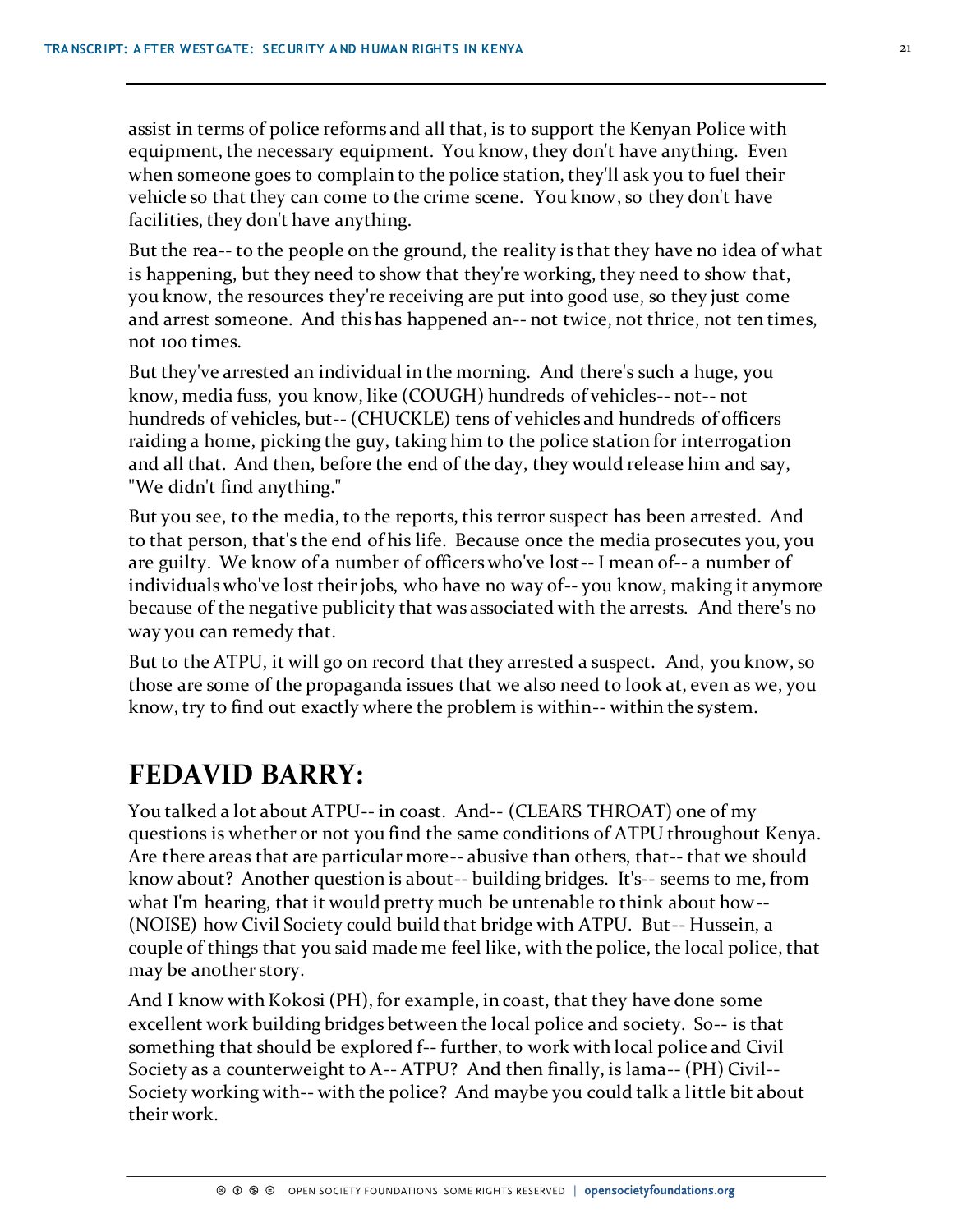### **SARAH PRAY:**

Up to New York, we'll take yours, and then turn it over to the panel.

### **FEDAVID BARRY:**

Yeah. Thanks. (OVERTALK)

#### **FEDAVID BARRY:**

My name is-- yeah.

#### **SARAH PRAY:**

Hey! (OVERTALK) (LAUGHTER)

### **FEDAVID BARRY:**

Yeah, this has been really interesting-- as-- as-- as a Kenyan. My question has to do with-- the court of public opinion-- which is really important-- in-- in-- in advancing-- gains on issues like this. Because terrorism is-- a menace. And-- according to the recent polls-- Uhuru is now seen as a (HORN) national figure more than he was-- just in the aftermath of the-- of the March elections.

And-- you know, even for-- when there was a battle against the Mungiki, and the race trial tactics, there was a lot of national-- support for that. So my question is-- to learn more about-- the work that's being done to also influence the court of public- opinion, so that this is seen as issues that are not just NGO issues or Muslim issues or coast issues, but-- but are issues that every Kenyan then feels passionate about. (NOISE)

(OVERTALK)

#### **DAVID BERRY:**

Can I--

### **SARAH PRAY:**

Yes.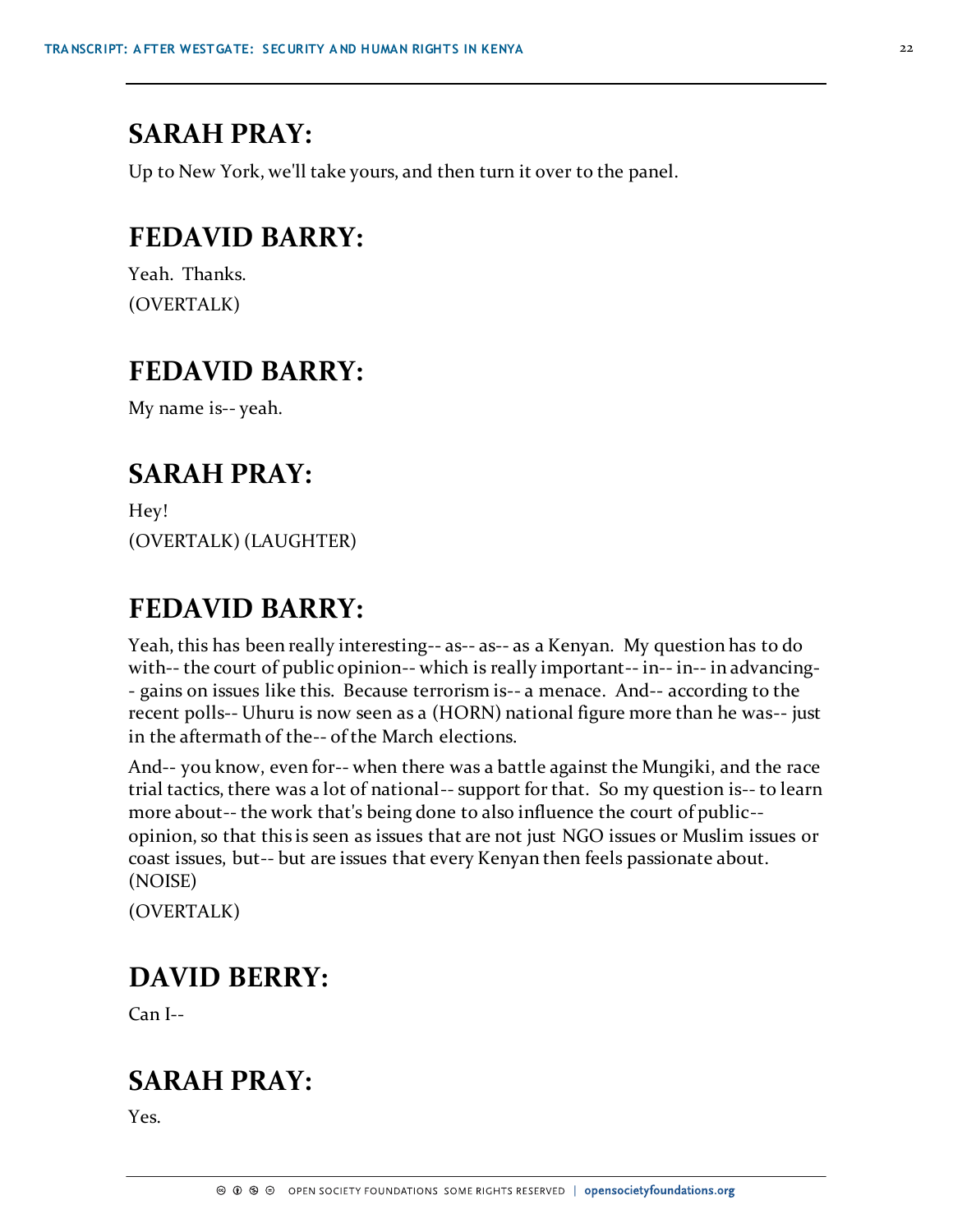# **DAVID BERRY:**

Sorry, can I build off that, please? This is David Berry from The Justice Initiative. I'm very grateful for the insights-- today. And-- and my question is-- is sort of related to- about the national mood and whether post-Westgate there are greater opportunities to involve in police reform and engage in criticism of the ATPU, or whether Westgate makes it harder to do that.

# **SARAH PRAY:**

Great, thank you.

# **DAVID BERRY:**

Thank you.

# **SARAH PRAY:**

Francis, do you wanna begin?

# **FRANCIS AUMA:**

Yes, thank you. What I'll say, we-- you support us, especially the country, to get information from Civil Society, not alone going to the government. Don't take government report as a gospel truth. Why I'm saying this? There was a time when (UNINTEL) Kenyatta said there was no relation (?) from ATPU for letting people's rights. And they went publicly, saying how nothing, "You have-- you-- you have the report." And nothing has happened, nothing wrong happened. They are doing a good job. So that's perception now widen gap between the-- the government and that-- the people.

And also, the support you gave to the ATPU, which you are saying is not bad, but- now people think this American thing. And-- even the media guys, when they come to the ground-- they-- the victim or eight people ask, the-- the-- they'll ask, "Is it American?" They don't want even to-- they -- they feel this is America, and it's a push from America. Our suffering is America.

So (UNINTEL PHRASE) well. We should-- see the way can-- (UNINTEL) work together with the-- institution, Usalama, I mean-- the-- the police station. Usalama, unfortunately, they don't cover within my jurisdiction, coastal area. They are-- they are nationally. But-- (CLEARS THROAT) I believe strongly they just within Nairobi. They just in Nairobi. Thank you.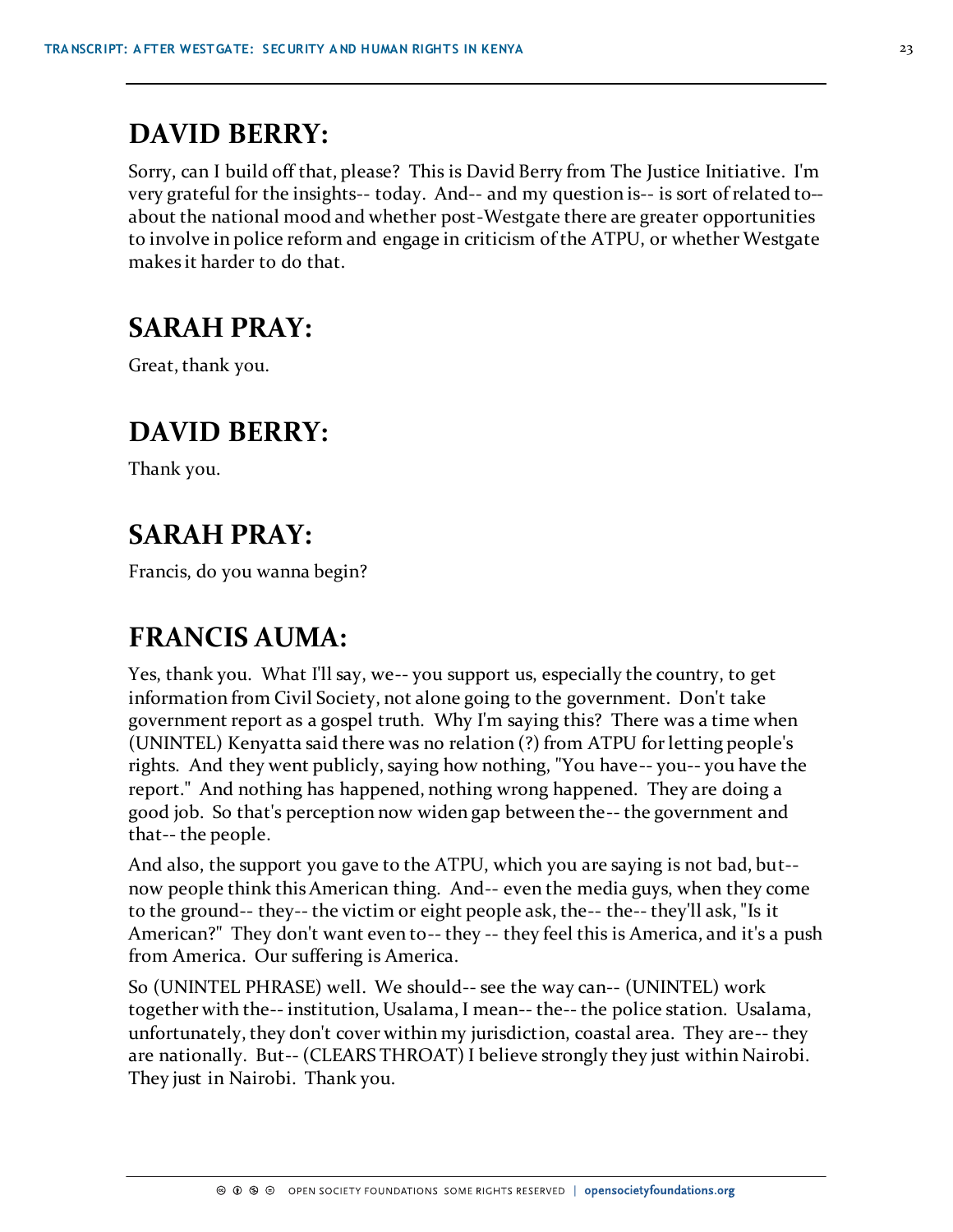### **HUSSEIN KHALID:**

Thank you very much. And-- your-- your-- your questions actually go to the point and-- to the crux of the issue. Beyond coast, definitely. ATPU don't work at the coast only. But it is where their main operations are undertaken. They're very active also in Nairobi. They're very, very active also in northeastern.

Actually, that's one of the reasons why I left MUHURI to work with-- a regional body. Because-- it's not even just in Kenya. But we know they also have-- you know, partnerships, as-- Jonathan has-- very well-- given examples of Uganda-- how they were able to deal with the Ugandan forces, the rendition into Ethiopia and Somalia. So their operations are more-- are more regional.

And-- building bridges, definitely. There is-- an opportunity to do that. Even if it's through the mainstream-- Kenya Police-- there is that chance that we could do that. ATPU, at the moment, I think even to them, they've-- accepted that, to do their work, they don't have to be popular. I think that's the approach that they're also taking, that, "It's okay, let them hate us, let them think what they want to think. We think we are doing the right thing."

So it might-- it-- it will be a bit difficult to get them to, you know, deep down in dialogue. But also, with the ATPU, we should not give up. One thing that I've learned within Civil Society is that persistence works.

So you persist and you persist and you persist. Even the head of the Anti-Terrorism Police Unit, send him as many letters as you can. Try and get to him as much as you can. And somehow, eventually, if you don't lose hope, somehow you always get the results. So even with the ATPU, I believe there is that chance that we can get to sit down with them and get them to understand what is happening and how we can work together to improve the-- the situation.

Because we all abhor terrorism. We don't want it to happen. You know, we want our country to be peaceful. And I want to believe that, at the end of the day, irrespective of which side you come from, that's the main objective, to have peace in the country, to have people living in a society, you know, devoid of human rights violations and all that.

Usalama Forum, yes, we do have Usalama Forum. And-- we've partnered, at one point or another. I know they deal with the macro issues, you know, at that top level, police reforms-- the laws that are, you know, being-- enacted, and-- and issues of that nature. I think what we are talking about are the day to day experiences of victims of counter-terrorism.

And this is causing great-- division between the security agencies and the-- and the- and the communities, especially along the Muslim dominated areas. That's in-- Mombas-- I mean the coast and the northwestern. But like I said-- their operations are not just even in Kenya, but also across-- across the country. Hi Gladys and Mary and everyone else in New York. Good to see you guys.

Definitely the court of public opinion-- it's something we can't ignore, especially at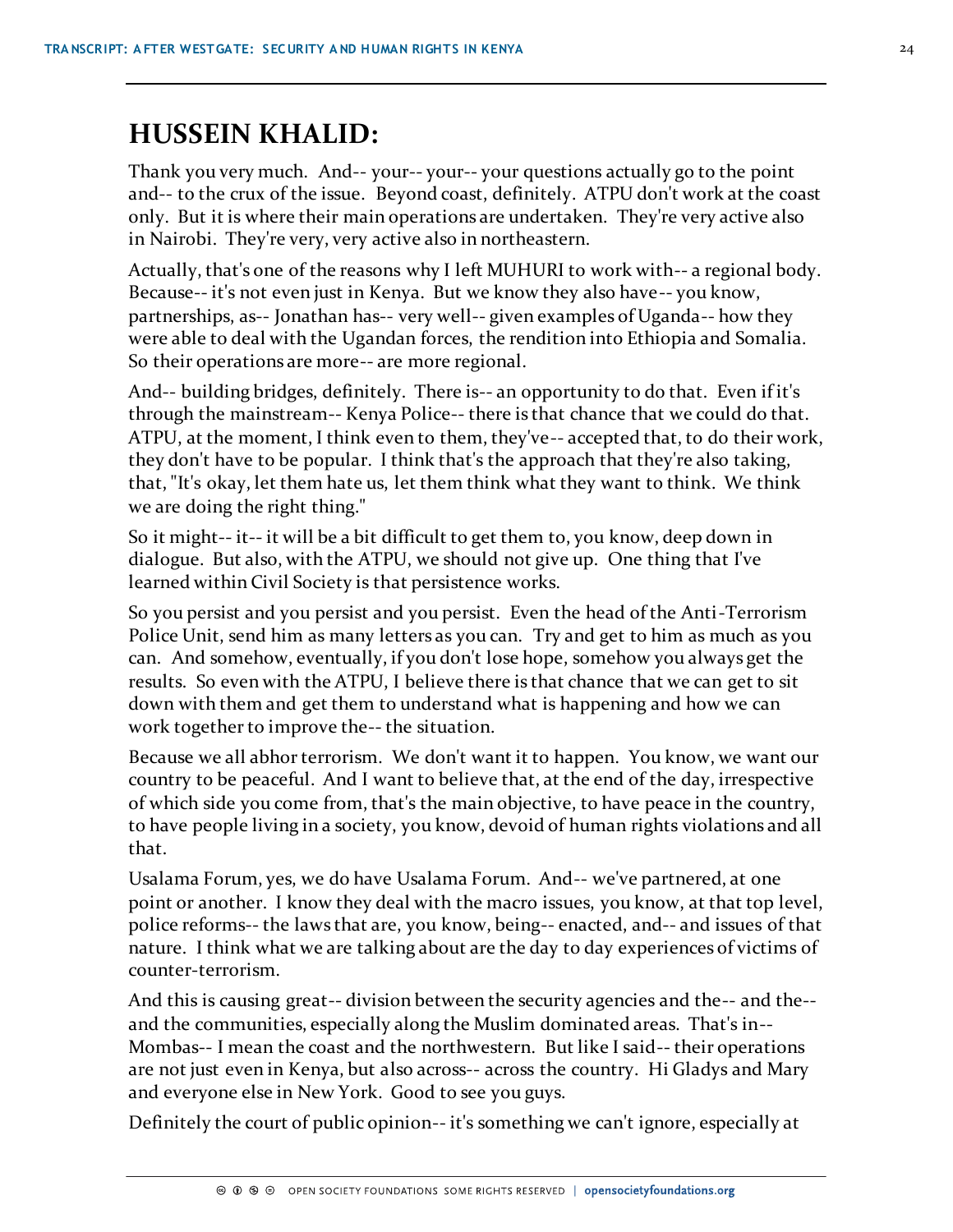this point in time. And unfortunately, most of these things always happen after an incident such as Westgate has, you know, occurred. And I communicated this, that, you know, there is a lot of-- you know, feelings against terrorism. And this could be used by the Anti-Terrorism Police Unit to actually commit further atrocities. And it's true, that did happen. But you see, if we always-- side or put court of public opinion before anything else, then we might not end up getting justice. So it's very, very important. I agree with Gladys 100% that-- you know, it's-- it's-- it's crucial to consider the mood of the country. It's crucial to consider-- general perceptions.

The Mungiki case is a-- is a very good example. When human rights-- activists went out-- you know, this is a-- gang that was basically mutilating-- bodies and, you know, beheading. We'll find one arm on one corner of the farm, the other leg is someone there. There were committing just, you know, very, very serious-- crimes.

So when the police went in and cracked down hard on them, killing them and doing all that, of course the human rights community came out to say, "This is not right. Arrest them, charge them in court." And as Gladys rightfully said, the public opinion was against-- the human rights activists. But remember, for you to be right, you don't necessarily have to be with the majority.

Sometimes the majority are not always right. But you have to stand firm for what you believe in. And it's only by doing that will you also be able to influence the majority when they start thinking, "Why is he actually insisting on this point?" And rule of law, you know, you-- we just have to ensure that security authorities strictly operate within the confines of the law.

And that is all that we're asking. We're not asking for favors. We're not asking for certain communities to be treated-- specially. And this is the message that we need to send to the general population within the country, that, "Look, we have a constitution that we overwhelmingly voted for, one of the strongest bill of rights in the continent."

And I think it's article two that places the responsibility. And it says every person, not even every Kenyan, every person has the responsibility-- duty to defend the constitution of Kenya. So it's up to us to ensure that we defend that constitution which we believe it, irrespective of where, you know, the-- the public opinion lies in. And it, by doing that, we'll be doing a great service to our country.

# **SARAH PRAY:**

Before you-- turn it over, do you wanna say anything about whether it's easier to criticize-- (COUGH) no, I'm gonna--

(OVERTALK)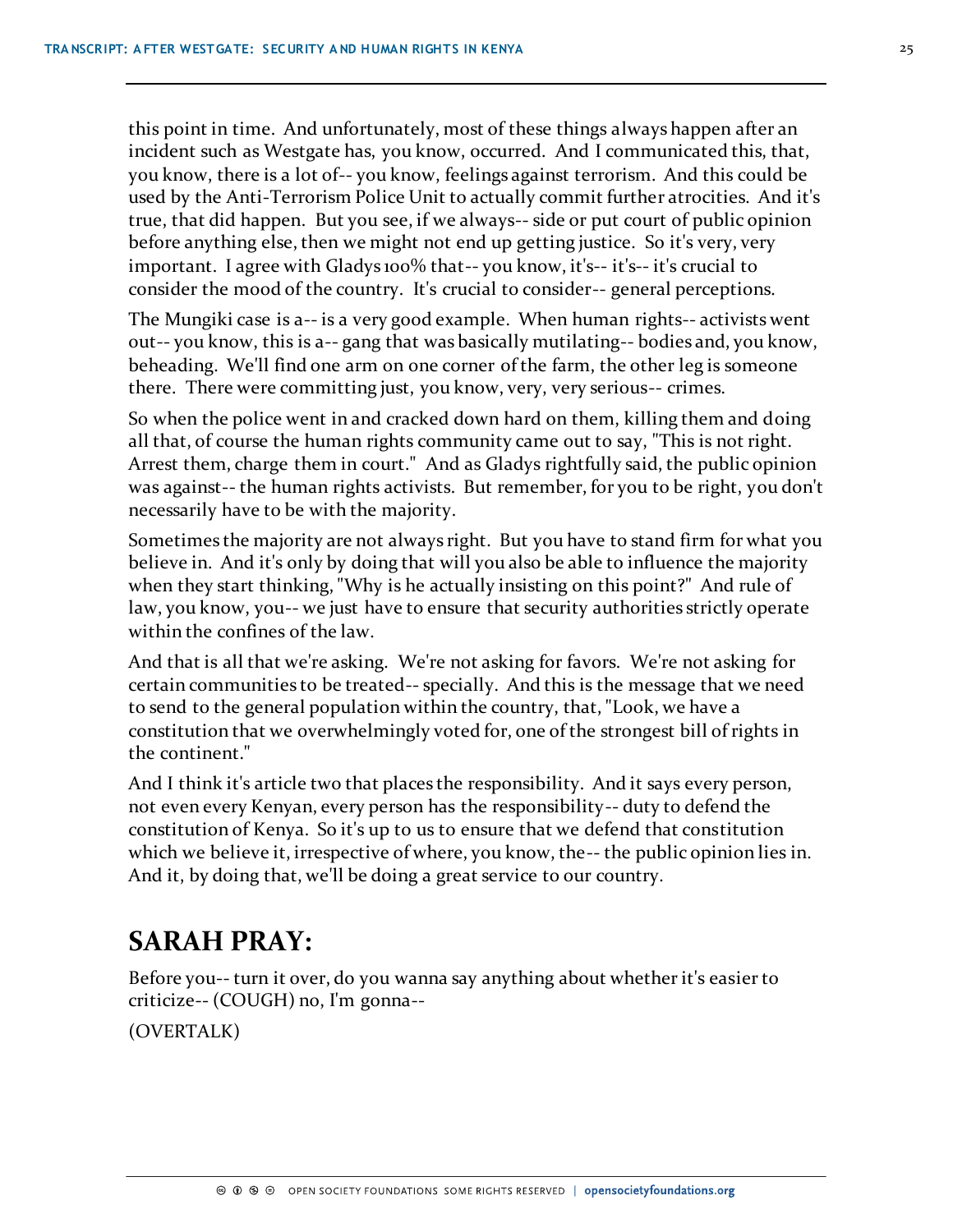### **SARAH PRAY:**

--go to Jonathan. But-- just to answer David's question about whether it's easier to criticize the ATPU now in light of Westgate, or whether it's more difficult.

#### **HUSSEIN KHALID:**

Yes. I wanted to leave that to-- to Jonathan. (LAUGHTER) 'Cause--

# **SARAH PRAY:**

Unh-uh (NEGATIVE).

#### **HUSSEIN KHALID:**

--we had-- we had these reports-- that we also wanted, actually, the original launching date was, I think, a week after Westgate. A week or two after Westgate. But then we felt that-- you know, that would not be the right time to do it because of, you know, the emotions that were high and all that.

So yes, it is-- difficult at this point in time to criticize-- you know-- the ATPU- because of, as Gladys rightfully said, the opinion of the public at the moment is for them, is in support of what they're doing. And-- majority of the people, you know, would want to get the terrorists irrespective of, you know, the-- what they usually call collateral damage, or something like that, yeah? But-- you know, again, something has to give.

### **SARAH PRAY:**

Last word to you.

# **JONATHAN HOROWITZ:**

I mean-- yeah, Hussein's right, it-- we were-- supposed to put the report out, and- and-- and-- the Westgate attack occurred. And-- for two reasons, we were reluctant to put it out. One was-- because of-- the court of public opinion. The other was to- to sort of do a assessment of how the government would respond.

And-- and currently-- there are the problems that-- that-- that we've-- seen in Mombasa with-- the unidentified killings. There have been some detentions. There's one case in the report about a man being abused during his capture. Nairobi, I think, has actually seen-- a much-- more dramatic crackdown, as has-- Dadaab and-- and other parts of the country. Although I'm not writing off that problems will be coming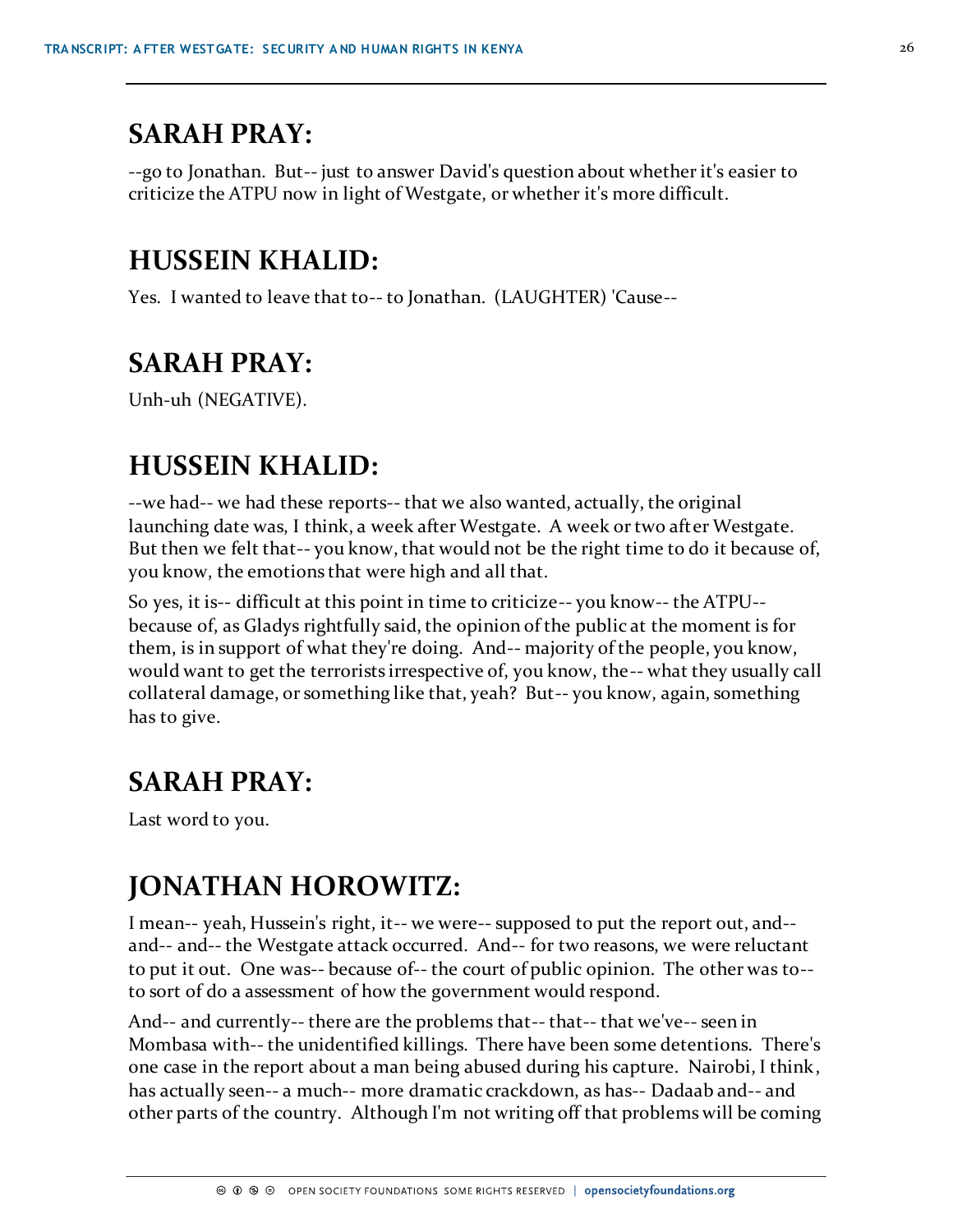to Mombasa-- in a more fierce way, by-- by any means.

But then what really changed things for us was-- the court of public opinion, not on the counter-terrorism issue-- but on the way that the police and the KDF responded to Westgate really demonstrated that the public was not pleased with how the government-- dealt with this extremely serious threat, almost as if-- the government's response-- through looting, through a complete lack of-- consideration that the KDF would even, you know, think about looting, that-- that the government really wasn't taking-- seriously the fight against terrorism.

And so there-- when I was just there a few-- a week or two ago, I guess, the only thing in the newspapers was the C-- what the CCTV footage demonstrated about what the KDF and the police were doing in the direct aftermath of the attack in the shopping mall, which was looting and other things. And the ICC issue, with-- the president and the vice president saying, "This war on terror thing-- requires me to be in Nairobi to receive daily briefings from my security-- security agencies."

And-- and for that reason, we felt that there was actually an opportunity to sort of latch onto the general public-- being educated (CHUCKLE) about what the KDF, what the police, not only what were they willing to do, but then, what parliament and others were willing to say-- were-- were willing to turn a blie-- blind eye to. So-- so parliament pa-- was it a resolution? They passed a resolution, they made a public statement saying, "KDF would never loot, absolutely not. It's j-- and wow, you people are crazy. Why would you ever-- (CLEARS THROAT) you know, these are good fighters, they fought in Somalia, they've lost their lives-- they've come to help on Westgate. They've-- they've saved a number of people. How can you possibly discredit the KDF?" And then the CCTV footage comes on with the KDF walking out with shopping bags-- full of goods. And then there are other anecdotes, as well. So- so that did lend itself (PAPERS RUSTLING) to a-- to a-- to a more open atmosphere.

And then just to add to-- to the question-- that was already answered about-- (UNINTEL) your question, which is I-- I think it-- there is also a public education- component to all of this, where-- you know, it happened in the United States, as much as it happened in Kenya, where people say, "Well, you know, tor-- but if torture works, then, you know, what's-- what's the big-- what's the big, (NOISE) you know, problem here?"

And I think that-- that has to absolutely be discredit in the-- in the court of public opinion, that there has to be an education component to that. And I think that's why, in the report, and in-- and meetings we've had with-- U.S. government officials and others, we try to talk about the effectiveness of a counter-terrorism strategy that exists outside the rule of law. Because it doesn't actually help the country, it-- makes things potentially-- worse.

And it's not only a matter of the idea that, oh, you might recruit more people into the ranks of al-Shabab. There-- the numbers of that, I have no idea. Empirically, it's- almost impossible to figure out. But it is pretty easy to say that it reduces the credibility that a general population has with their government. And that is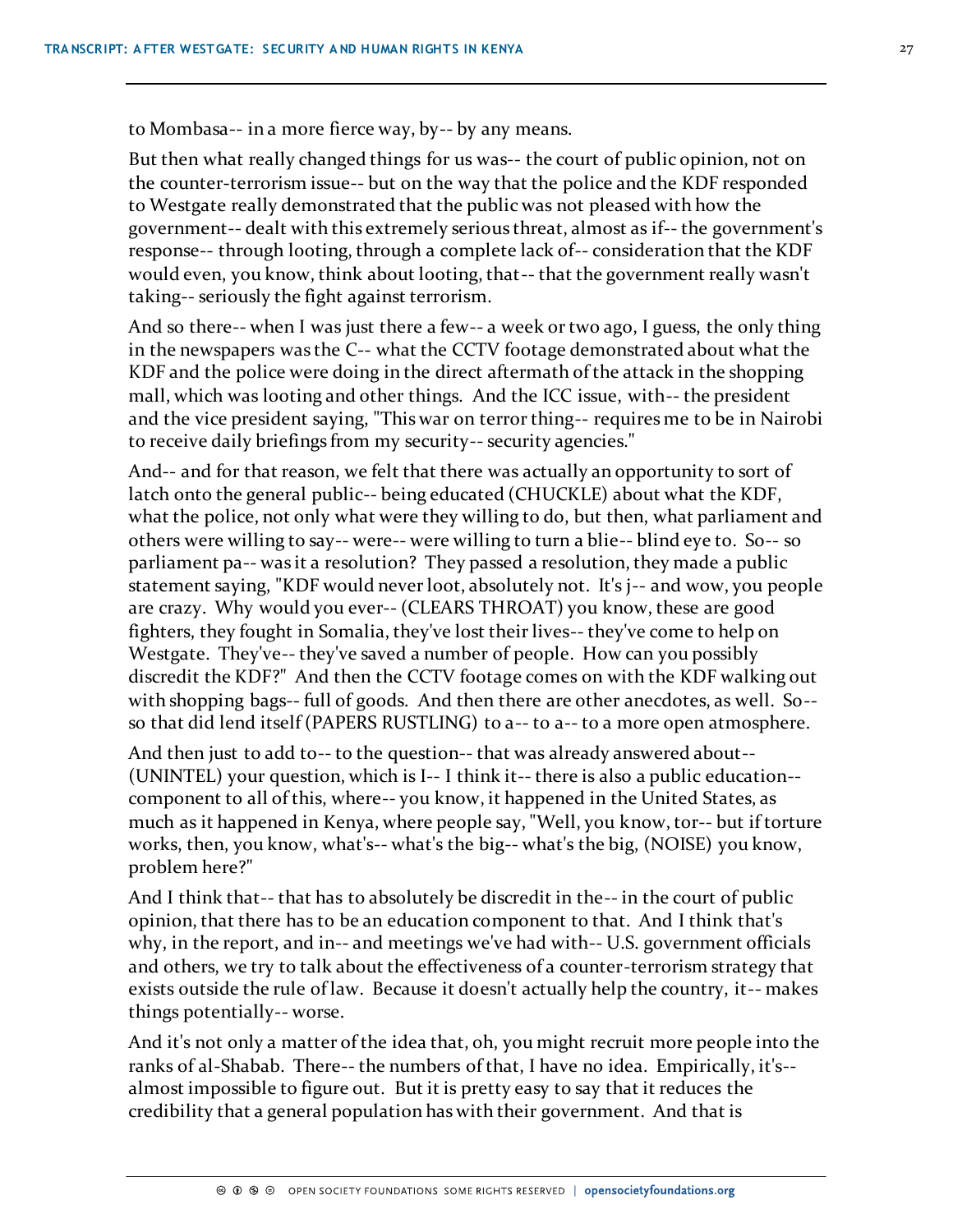extremely damaging-- especially in the-- in-- in-- in a-- time period where you're around elections. The government-- the country has just passed a new constitution, and things like that. But I agree that it's an up-- it's an uphill battle. And it'll be interesting to see what the court of public says about the report when it is released in a few weeks.

# **SARAH PRAY:**

Thanks. Well, perfect timing, actually. We've come to-- to the end of this event. Thank you all, again, for coming. (TAPE SKIPS) (OFF-MIC CONVERSATION)

# **SARAH PRAY:**

It better be quick. (LAUGHTER)

# **FEMALE VOICE:**

I was really interested to know, because the police units and the ATPU are Kenyan citizens, I'm wondering what's the representation of Muslims within these units? And how are they viewed within their own communities?

# **HUSSEIN KHALID:**

We know that-- the-- the representation of Muslims in-- in-- in-- for example, the KDF-- the Kenya Defense Force, the army and-- and the air force, is-- considerable. It's not insignificant.

In the ATPU, I don't know of-- many Muslims. But I know one-- in a senior- position-- the son of a former-- internal-- minister-- internal security-- secretary. And-- the public opinion, of course, is not-- or amongst the Muslims, at least, is not that good. Because he's being accused of, quote unquote, being a "sellout," and things like that.

So, yes, we do have-- one or two. But then we also have to understand the command structure within-- the-- the police force, especially in Kenya. You know-- since independence, we've inherited a very top-down-- police structure, where in- individuals at the bottom, you're not even allowed to think for yourself. You just have to check if it's okay with the senior bosses, and then that's what you do.

And they give the example of when we went to report this incident-- where-- four guys were shot at point-blank range just near a police station. And the officer couldn't do anything. And we were not asking her to investigate or to give a statement or anything, just to report that we've gone there to complain or to report